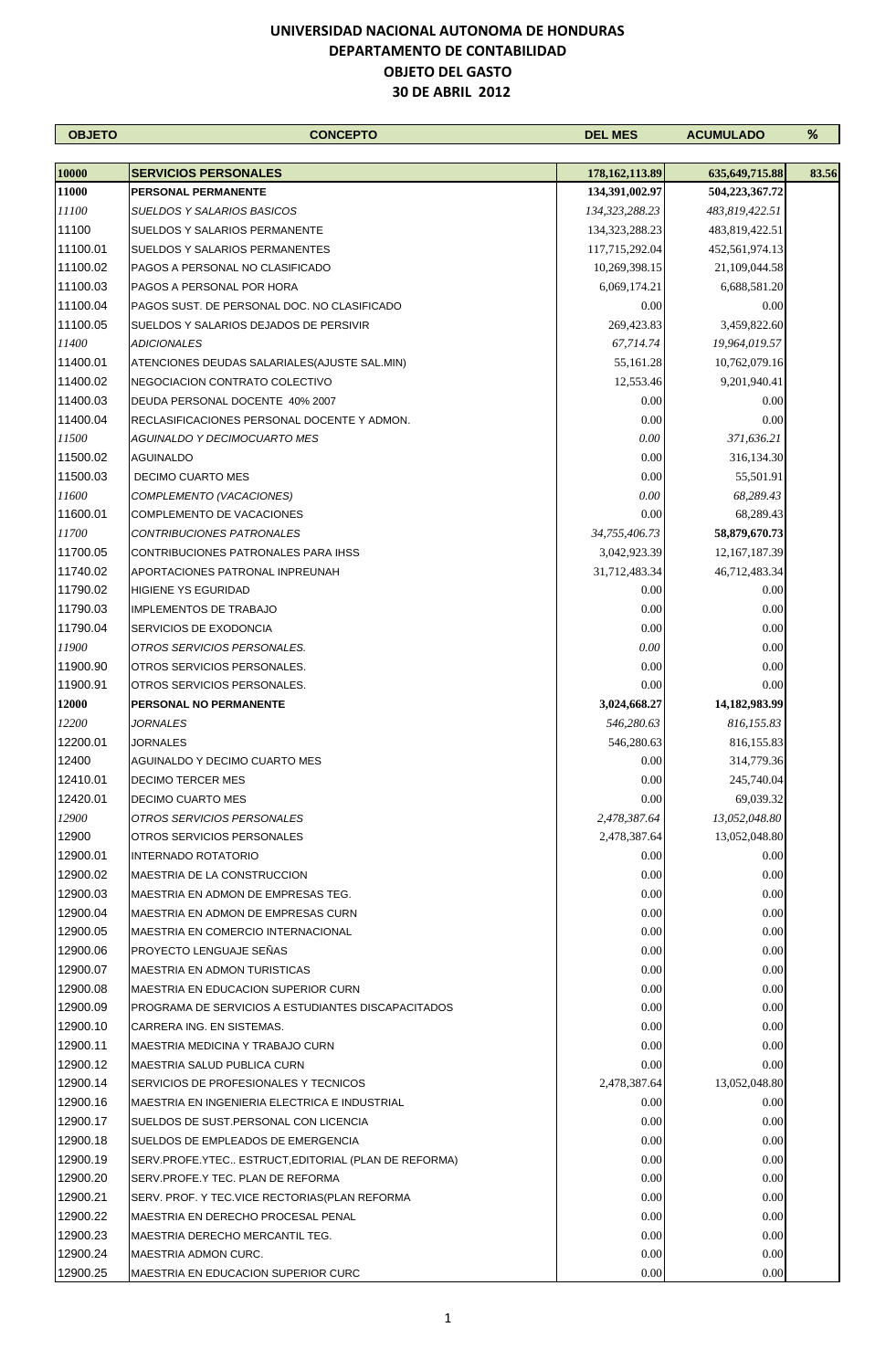| <b>OBJETO</b> | <b>CONCEPTO</b>                                       | <b>DEL MES</b> | <b>ACUMULADO</b> | %    |
|---------------|-------------------------------------------------------|----------------|------------------|------|
|               |                                                       |                |                  |      |
| 12900.26      | SUELDOS DE SUST, PERSONAL CON INCAPACIDAD             | 0.00           | 0.00             |      |
| 12900.27      | MAESTRIA DERECHO MERCANTIL CURN                       | $0.00\,$       | $0.00\,$         |      |
| 12900.31      | SERVICOS TECNICOS SISTEMA DE ADMICION                 | 0.00           | 0.00             |      |
| 14000         | <b>RETRIBUCIONES EXTRAORDINARIAS</b>                  | 251,581.66     | 653,252.48       |      |
| 14100         | <b>HORAS EXTRAORIDINARIAS</b>                         | 251,581.66     | 653,252.48       |      |
| 14100         | <b>RETRIBUCIONES EXTRAORDINARIAS</b>                  | 251,581.66     | 653,252.48       |      |
| 14100.01      | <b>HORAS EXTRAORDINARIAS</b>                          | 251,581.66     | 653,252.48       |      |
| 15000         | ASISTENCIA SOCIAL AL PERSONAL                         | 1,480,108.82   | 4,407,105.21     |      |
| 15100         | ASISTENCIAS SOCIALES VARIAS                           | 1,480,108.82   | 4,407,105.21     |      |
| 15100         | ASISTENCIA SOCIAL VARIAS                              | 1,480,108.82   | 4,407,105.21     |      |
| 15100.01      | ASISTENCIA SOCIAL VARIAS                              | 1,480,108.82   | 4,407,105.21     |      |
| 15900         | OTROS ASISTENCIAS SOCIALES AL PERSONAL                | 0.00           | 0.00             |      |
| 15900.01      | AÑO SABATICO                                          | 0.00           | 0.00             |      |
| 15900.02      | COMPENSACION EXTRAORDINARIA TERCER PERIODO INTENSIVO  | 0.00           | 0.00             |      |
| 15900.03      | <b>CURSOS INTERSEMESTRALES (MEDICINA)</b>             | 0.00           | 0.00             |      |
| 16000         | <b>BENEFICIOS Y COMPENSACIONES</b>                    | 4,259,345.44   | 53,303,335.75    |      |
| 16000         | <b>BENEFICIOS Y COMPENSACIONES</b>                    | 0.00           | 0.00             |      |
| 16000.01      | INDEMNIZACIONES POR CAUSA DE MUERTE                   | 0.00           | 0.00             |      |
| 16000.02      | PRESTAMOS CLAUSULA 117 Y 121                          | 0.00           | 0.00             |      |
| 16100         | PRESTACIONES LABORALES                                | 4,259,345.44   | 53,303,335.75    |      |
| 16100.01      | PRESTACIONES LABORALES.                               | 4,259,345.44   | 52,398,919.41    |      |
| 16100.02      | <b>DEMANDAS JUDICIALES</b>                            | 0.00           | 904,416.34       |      |
| 20000         | <b>SERVICIOS NO PERSONALES</b>                        | 18,927,657.45  | 48,923,811.31    | 6.43 |
| 21000         | <b>SERVICIOS BASICOS</b>                              | 3,489,416.74   | 13,670,555.93    |      |
| 21100         | <b>ENERGIA ELECTRICA</b>                              | 2,919,049.15   | 11,631,598.02    |      |
| 21100.01      | <b>ENERGIA ELECTRICA</b>                              | 2,919,049.15   | 11,631,598.02    |      |
| 21200         | <b>AGUA</b>                                           | 386,950.70     | 1,509,161.07     |      |
| 21200.01      | <b>AGUA</b>                                           | 386,950.70     | 1,509,161.07     |      |
| 21300         | GAS                                                   | 0.00           | 0.00             |      |
| 21300.01      | GAS                                                   | 0.00           | 0.00             |      |
| 21400         | <b>COMUNICACIONES</b>                                 | 183,416.89     | 529,796.84       |      |
| 21400.01      | <b>TELEFONOS</b>                                      | 172,671.38     | 463,095.41       |      |
| 21400.02      | <b>CELULAR</b>                                        | 10,745.51      | 56,009.88        |      |
| 21400.03      | <b>TELEFAX</b>                                        | 0.00           | 0.00             |      |
| 21400.04      | <b>TELEGRAFO PUBLICOS</b>                             | 0.00           | 0.00             |      |
| 21400.05      | OTROS SERVICIOS BASICOS N.C.                          | 0.00           | 5,640.16         |      |
| 21410.01      | <b>CORREO POSTAL</b>                                  | 0.00           | 5,051.39         |      |
| 22000         | <b>ALQUILERES Y DERECHOS</b>                          | 334,700.82     | 977,030.17       |      |
| 22100         | ALQUILER DE EDIFICIOS Y LOCALES                       | 0.00           | 333,018.50       |      |
| 22100.01      | ALQUILERES DE EDIFICIOS Y LOCALES                     | 0.00           | 333,018.50       |      |
| 22200         | ALQUILER DE EQUIPO Y MAQUINARIA                       | 322,731.82     | 393,242.67       |      |
| 22200.02      | ALQUILERES DE MAQUINA Y MEDIOS DE TRANSPORTE          | 307,881.82     | 368, 167.67      |      |
| 22200.05      | ALQUILER EQUIPO DE COMPUTACION                        | 0.00           | 0.00             |      |
| 22200.06      | ALQUILER EQUIPO DE OFICINA Y MUEBLES                  | 0.00           | 3,000.00         |      |
| 22200.07      | ALQUILER EQUIPO DE COMUNICACIÓN                       | 14,850.00      | 22,075.00        |      |
| 22900         | OTROS ALQUILERES Y DERECHOS                           | 11,969.00      | 250,769.00       |      |
| 22900         | OTROS ALQUILERES                                      | 11,969.00      | 250,769.00       |      |
| 22900.01      | OTROS ALQUILERES Y DERECHOS                           | 11,969.00      | 250,769.00       |      |
| 23000         | <b>MANTENIMIENTO, REPARACION Y LIMPIEZA</b>           | 229,056.48     | 1,588,140.54     |      |
| 23100         | MANTENIMIENTO Y REPARACION DE EDIFICIOS Y VIVIENDAS   | 131,511.64     | 1,114,446.98     |      |
| 23100         | MANTENIMIENTO YREPARACION DE EDIFICIOS Y LOCALES      | 131,511.64     | 1,114,446.98     |      |
| 23100.01      | MANTENIMIENTO Y REPARACION DE EDIFIC.Y LOCALES.       | 131,511.64     | 1,114,446.98     |      |
| 23200         | MANTENIMIENTO Y REPARAC. DE EQUIPO DE CONSTRUC.       | 17,903.00      | 48,844.19        |      |
| 23200.01      | MANTENIMIENTO Y REPARACION DE EQUIPO DE CONSTRUCCION  | 17,903.00      | 48,844.19        |      |
| 23300         | <b>MANTENIMIENTO Y REPARACION MAQUINARIA Y EQUIPO</b> | 41,783.84      | 214,956.10       |      |
| 23300         | MANTENIMIENTO Y REPARACION DE OTROS EQUIPOS           | 41,783.84      | 214,956.10       |      |
| 23300.03      | MANTEN. Y REPARACION EQUIPO SANITARIO EDUC.           | 0.00           | 896.00           |      |
| 23300.05      | MANTEN. Y REPARACION EQUIPO DE COMPUTACION            | 0.00           | 6,779.99         |      |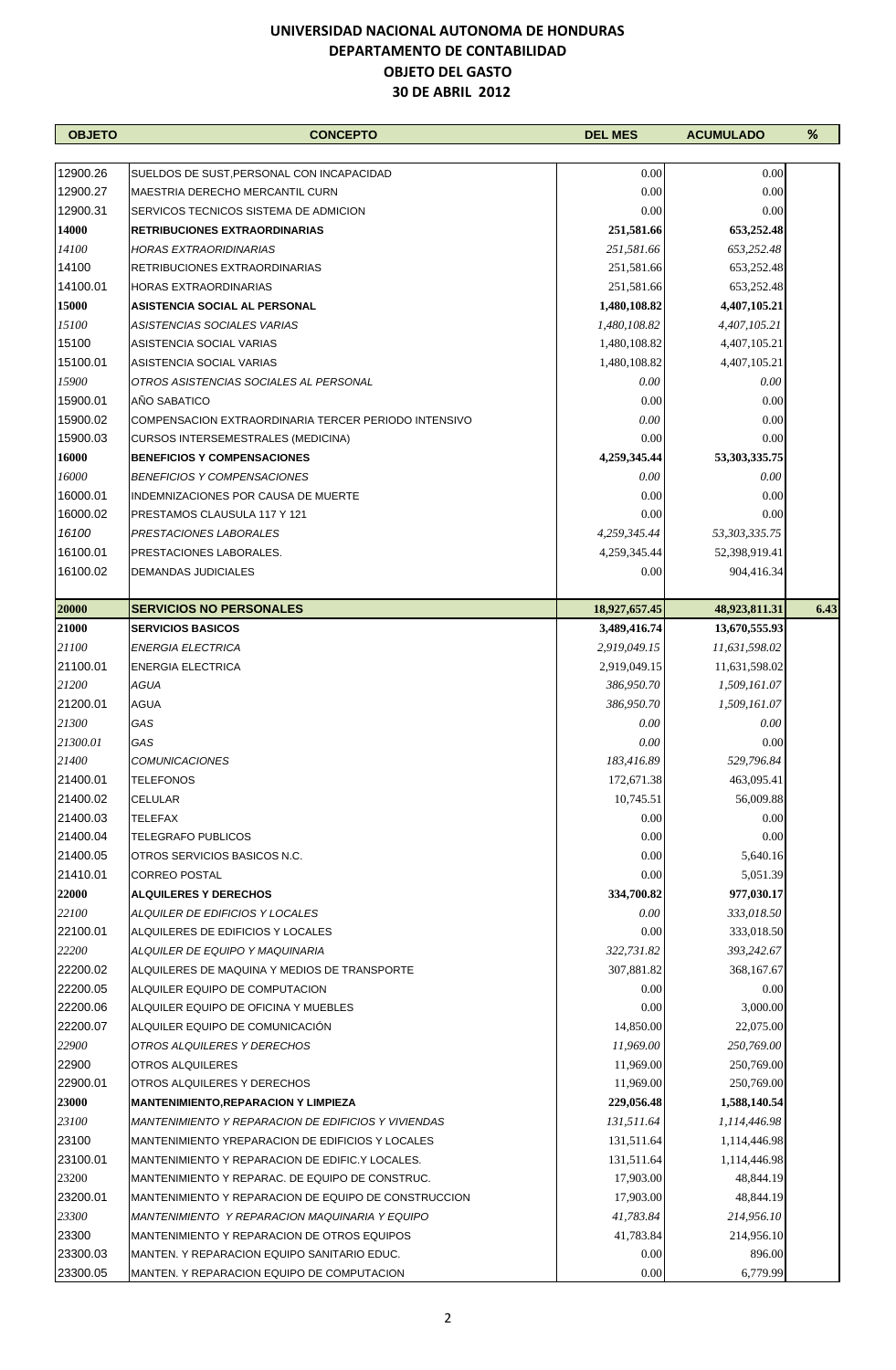| 23300.06<br>35,060.00<br>49,180.00<br>MANTEN. Y REPARACION EQUIPO DEOFICINAS Y MUEBLES<br>23300.09<br>MANTENIMIENTO Y REPARACION DE OTROS EQUIPOS<br>6,723.84<br>158,100.11<br>OTROS MANTENIMIENTOS YREPARACIONES<br>16,238.00<br>131,732.87<br>MANTENIMIENTO Y REP.EQUIPOS VARIOS<br>16,238.00<br>131,732.87<br>23400.01<br>MANT.Y REPARACION DE EQUIPO VARIOS<br>16,238.00<br>131,732.87<br>21,620.00<br>78,160.40<br>LIMPIEZA, ASEO Y FUMIGACION<br>21,620.00<br>78,160.40<br>LIMPIEZA ASEO Y FUMIGACION<br>9,788,563.25<br>10,841,190.83<br><b>SERVICIOS PROFESIONALES</b><br>0.00<br>ESTUDIOS INVEST. ANALISIS DE FACTIBILIDAD.<br>537,769.01<br>0.00<br>ESTUDIOS INVESTIACION Y ANALISIS DE FACTIILIDAD<br>140,861.48<br>24200.01<br>0.00<br>ESTUDIOS INVESTISTACIÓN Y ANALISIS DE FACTIBILIDAD<br>140,861.48<br>24300<br>0.00<br>0.00<br>SERVICIOS TECNICOS Y PROFESIONALES JURIDICOS<br>24300<br>0.00<br>0.00<br><b>SERVICIOS JURIDICOS</b><br>24300.01<br>0.00<br>0.00<br>SERVICIOS TEC. Y PROF. JURIDICIOS<br>24500<br>0.00<br>372,907.53<br>SERVICIOS TECNICOS Y PROFESIONALES DE CAPAC.<br>24500<br>0.00<br>SERVICIOS DE CAPACITACION<br>372,907.53<br>24500.01<br>0.00<br>SERVICIOS TECNICOS Y PROFE. DE CAPACITACION.<br>372,907.53<br>24600<br>SERVICIOS TECN.Y PROFES. DE INFORM. Y SISTEMAS DE<br>0.00<br>24,000.00<br>24600<br>0.00<br>24,000.00<br>SERVICIOS DE INFORMATICA Y SISTEMA DE COMPUTAIRZADOS<br>24600.01<br>0.00<br>24,000.00<br>SERVICIOS DE INFORMATICA Y SISTEMA COMPUTARIZADAS<br>24900<br>9,788,563.25<br>10,303,421.82<br>OTROS SERVICIOS TECNICOS Y PROFESIONALES N.C.<br>24900<br>OTROS SERVICIOS TECNICOS Y PROFESIONALES.<br>9,788,563.25<br>10,303,421.82<br>24900.01<br>OTROS SERVICIOS TECNICOS Y PROFESIONALIZADOS<br>9,788,563.25<br>10,303,421.82<br>24900.02<br>OTROS SERVICIOS NO PERSONALES<br>0.00<br>0.00<br>24900.03<br>0.00<br>0.00<br>OTROS SERV.TEC.Y PROF. REST. REGISTRO(PLAN DE REFORMA)<br>24900.04<br>0.00<br>0.00<br>OTROS SERV. VICE RECTORIAS (PLAN DE REFORMA)<br>24900.05<br>0.00<br>0.00<br>PLAN MAESTRO. DE DES. INFRAESTRUCTURA FISICA<br>0.00<br>24900.06<br>0.00<br>AUTOEVALUACION Y EVALUACION DE LAS CARRERAS<br>24900.07<br>0.00<br>0.00<br><b>INVESTIGACION CIENTIFICA</b><br>24900.08<br>0.00<br>0.00<br>VINCULACION UNIVERSIDAD SOCIEDAD<br>24900.09<br>0.00<br>0.00<br>DESARROLLO DOCENTE<br>24900.10<br>0.00<br>0.00<br><b>EDUCACION SUPERIOR</b><br>24900.11<br>$0.00\,$<br>$0.00\,$<br>DESARROLLO CENTROS REGIONALES<br>0.00<br>0.00<br>24900.12<br>DESARROLLO CULTURALES<br>24900.13<br>0.00<br>ESTRUCTURA UNIVERSITARIA<br>0.00<br>24900.14<br>0.00<br>0.00<br>DESARROLLO CURRICULAR<br>24900.15<br>0.00<br><b>REORGANIZACION SUED</b><br>0.00<br>24900.16<br>0.00<br>0.00<br><b>DESARROLLO ESTUDIANTIL</b><br>0.00<br>0.00<br>24900.17<br><b>FINANCIAMIENTO Y PRESUPUESTO</b><br>24900.18<br>0.00<br>0.00<br><b>DESARROLLO DE LAS TICS</b><br>0.00<br>24900.19<br>0.00<br>FORTALECIMIENTO CARRERA DOCENTE<br>24900.20<br>0.00<br>0.00<br>SISTEMAS DE ESTUDIOS DE POST-GRADOS<br>24900.21<br>0.00<br>0.00<br>SISTEMAS DE ADMISION<br>24900.22<br>0.00<br>0.00<br>ESTUDIOS DE OFERTA Y DEMANDA EDUCATIVA<br>24900.23<br>0.00<br>0.00<br>SOCIACILIZACION NORMATIVA LEGAL<br>0.00<br>24900.24<br>0.00<br>INSTITUTO DE INVEST.EDUCATIVA<br>24900.25<br>0.00<br>0.00<br>FORTALECIMIENTO EDIT.UNIVERSITARIA<br>24900.26<br>0.00<br>SISTEMAS DE EDUCACION GERENCIAL.<br>0.00<br>24900.27<br>FORTALECIMIENTO DE ORG.ESTUDIANTIL<br>0.00<br>0.00<br>24900.28<br>0.00<br>0.00<br>FOTALECIMIENTO DE VENTA DE SERVICIOS<br>24900.29<br>FORTALECIMIENTO SIST.BIBLIOTECARIO<br>0.00<br>0.00<br>25000<br>817,851.37<br>6,011,236.04<br><b>SERVICIOS COMERCIALES Y FINANCIEROS</b><br>25100<br>76,350.24<br>2,949,388.82<br><b>SERVICIOS DE TRANSPORTE</b><br>25100.01<br><b>SERVICIOS DE TRANSPORTE</b><br>53,721.24<br>1,965,554.21<br>25100.02<br>SERVICIO DE TRANSPORTE EVENTUALES<br>22,629.00<br>983,834.61<br>25200<br>0.00<br>0.00<br>SERVICIOS DE ALMACENAMIENTO<br>25200.01<br>0.00<br>0.00<br>SERVICIOS DE ALMACENAMIENTO<br>25300<br>117,636.87<br>859,840.04<br><b>IMPRENTA, PUBLIC. Y REPRODUC.</b><br>25300.01<br>117,636.87<br>IMPRENTA PUBLIC.Y REPRODUCCION<br>859,840.04 | <b>OBJETO</b> | <b>CONCEPTO</b> | <b>DEL MES</b> | <b>ACUMULADO</b> | $\%$ |
|---------------------------------------------------------------------------------------------------------------------------------------------------------------------------------------------------------------------------------------------------------------------------------------------------------------------------------------------------------------------------------------------------------------------------------------------------------------------------------------------------------------------------------------------------------------------------------------------------------------------------------------------------------------------------------------------------------------------------------------------------------------------------------------------------------------------------------------------------------------------------------------------------------------------------------------------------------------------------------------------------------------------------------------------------------------------------------------------------------------------------------------------------------------------------------------------------------------------------------------------------------------------------------------------------------------------------------------------------------------------------------------------------------------------------------------------------------------------------------------------------------------------------------------------------------------------------------------------------------------------------------------------------------------------------------------------------------------------------------------------------------------------------------------------------------------------------------------------------------------------------------------------------------------------------------------------------------------------------------------------------------------------------------------------------------------------------------------------------------------------------------------------------------------------------------------------------------------------------------------------------------------------------------------------------------------------------------------------------------------------------------------------------------------------------------------------------------------------------------------------------------------------------------------------------------------------------------------------------------------------------------------------------------------------------------------------------------------------------------------------------------------------------------------------------------------------------------------------------------------------------------------------------------------------------------------------------------------------------------------------------------------------------------------------------------------------------------------------------------------------------------------------------------------------------------------------------------------------------------------------------------------------------------------------------------------------------------------------------------------------------------------------------------------------------------------------------------------------------------------------------------------------------------------------------------------------------------------------------------------------------------------------------------------------------------------------------------------------------------------------------------------------------------------------------------------------------------------------------------------------------------------------------------------------------------------------------------------------------------------------------------------------------------------------------------------------------------------------------------------------------------------------------------------------------------------------------------------------------------------------------------------|---------------|-----------------|----------------|------------------|------|
|                                                                                                                                                                                                                                                                                                                                                                                                                                                                                                                                                                                                                                                                                                                                                                                                                                                                                                                                                                                                                                                                                                                                                                                                                                                                                                                                                                                                                                                                                                                                                                                                                                                                                                                                                                                                                                                                                                                                                                                                                                                                                                                                                                                                                                                                                                                                                                                                                                                                                                                                                                                                                                                                                                                                                                                                                                                                                                                                                                                                                                                                                                                                                                                                                                                                                                                                                                                                                                                                                                                                                                                                                                                                                                                                                                                                                                                                                                                                                                                                                                                                                                                                                                                                                                                               |               |                 |                |                  |      |
|                                                                                                                                                                                                                                                                                                                                                                                                                                                                                                                                                                                                                                                                                                                                                                                                                                                                                                                                                                                                                                                                                                                                                                                                                                                                                                                                                                                                                                                                                                                                                                                                                                                                                                                                                                                                                                                                                                                                                                                                                                                                                                                                                                                                                                                                                                                                                                                                                                                                                                                                                                                                                                                                                                                                                                                                                                                                                                                                                                                                                                                                                                                                                                                                                                                                                                                                                                                                                                                                                                                                                                                                                                                                                                                                                                                                                                                                                                                                                                                                                                                                                                                                                                                                                                                               |               |                 |                |                  |      |
|                                                                                                                                                                                                                                                                                                                                                                                                                                                                                                                                                                                                                                                                                                                                                                                                                                                                                                                                                                                                                                                                                                                                                                                                                                                                                                                                                                                                                                                                                                                                                                                                                                                                                                                                                                                                                                                                                                                                                                                                                                                                                                                                                                                                                                                                                                                                                                                                                                                                                                                                                                                                                                                                                                                                                                                                                                                                                                                                                                                                                                                                                                                                                                                                                                                                                                                                                                                                                                                                                                                                                                                                                                                                                                                                                                                                                                                                                                                                                                                                                                                                                                                                                                                                                                                               |               |                 |                |                  |      |
|                                                                                                                                                                                                                                                                                                                                                                                                                                                                                                                                                                                                                                                                                                                                                                                                                                                                                                                                                                                                                                                                                                                                                                                                                                                                                                                                                                                                                                                                                                                                                                                                                                                                                                                                                                                                                                                                                                                                                                                                                                                                                                                                                                                                                                                                                                                                                                                                                                                                                                                                                                                                                                                                                                                                                                                                                                                                                                                                                                                                                                                                                                                                                                                                                                                                                                                                                                                                                                                                                                                                                                                                                                                                                                                                                                                                                                                                                                                                                                                                                                                                                                                                                                                                                                                               | 23400         |                 |                |                  |      |
|                                                                                                                                                                                                                                                                                                                                                                                                                                                                                                                                                                                                                                                                                                                                                                                                                                                                                                                                                                                                                                                                                                                                                                                                                                                                                                                                                                                                                                                                                                                                                                                                                                                                                                                                                                                                                                                                                                                                                                                                                                                                                                                                                                                                                                                                                                                                                                                                                                                                                                                                                                                                                                                                                                                                                                                                                                                                                                                                                                                                                                                                                                                                                                                                                                                                                                                                                                                                                                                                                                                                                                                                                                                                                                                                                                                                                                                                                                                                                                                                                                                                                                                                                                                                                                                               | 23400         |                 |                |                  |      |
|                                                                                                                                                                                                                                                                                                                                                                                                                                                                                                                                                                                                                                                                                                                                                                                                                                                                                                                                                                                                                                                                                                                                                                                                                                                                                                                                                                                                                                                                                                                                                                                                                                                                                                                                                                                                                                                                                                                                                                                                                                                                                                                                                                                                                                                                                                                                                                                                                                                                                                                                                                                                                                                                                                                                                                                                                                                                                                                                                                                                                                                                                                                                                                                                                                                                                                                                                                                                                                                                                                                                                                                                                                                                                                                                                                                                                                                                                                                                                                                                                                                                                                                                                                                                                                                               |               |                 |                |                  |      |
|                                                                                                                                                                                                                                                                                                                                                                                                                                                                                                                                                                                                                                                                                                                                                                                                                                                                                                                                                                                                                                                                                                                                                                                                                                                                                                                                                                                                                                                                                                                                                                                                                                                                                                                                                                                                                                                                                                                                                                                                                                                                                                                                                                                                                                                                                                                                                                                                                                                                                                                                                                                                                                                                                                                                                                                                                                                                                                                                                                                                                                                                                                                                                                                                                                                                                                                                                                                                                                                                                                                                                                                                                                                                                                                                                                                                                                                                                                                                                                                                                                                                                                                                                                                                                                                               | 23500         |                 |                |                  |      |
|                                                                                                                                                                                                                                                                                                                                                                                                                                                                                                                                                                                                                                                                                                                                                                                                                                                                                                                                                                                                                                                                                                                                                                                                                                                                                                                                                                                                                                                                                                                                                                                                                                                                                                                                                                                                                                                                                                                                                                                                                                                                                                                                                                                                                                                                                                                                                                                                                                                                                                                                                                                                                                                                                                                                                                                                                                                                                                                                                                                                                                                                                                                                                                                                                                                                                                                                                                                                                                                                                                                                                                                                                                                                                                                                                                                                                                                                                                                                                                                                                                                                                                                                                                                                                                                               | 23500.01      |                 |                |                  |      |
|                                                                                                                                                                                                                                                                                                                                                                                                                                                                                                                                                                                                                                                                                                                                                                                                                                                                                                                                                                                                                                                                                                                                                                                                                                                                                                                                                                                                                                                                                                                                                                                                                                                                                                                                                                                                                                                                                                                                                                                                                                                                                                                                                                                                                                                                                                                                                                                                                                                                                                                                                                                                                                                                                                                                                                                                                                                                                                                                                                                                                                                                                                                                                                                                                                                                                                                                                                                                                                                                                                                                                                                                                                                                                                                                                                                                                                                                                                                                                                                                                                                                                                                                                                                                                                                               | 24000         |                 |                |                  |      |
|                                                                                                                                                                                                                                                                                                                                                                                                                                                                                                                                                                                                                                                                                                                                                                                                                                                                                                                                                                                                                                                                                                                                                                                                                                                                                                                                                                                                                                                                                                                                                                                                                                                                                                                                                                                                                                                                                                                                                                                                                                                                                                                                                                                                                                                                                                                                                                                                                                                                                                                                                                                                                                                                                                                                                                                                                                                                                                                                                                                                                                                                                                                                                                                                                                                                                                                                                                                                                                                                                                                                                                                                                                                                                                                                                                                                                                                                                                                                                                                                                                                                                                                                                                                                                                                               | 24200         |                 |                |                  |      |
|                                                                                                                                                                                                                                                                                                                                                                                                                                                                                                                                                                                                                                                                                                                                                                                                                                                                                                                                                                                                                                                                                                                                                                                                                                                                                                                                                                                                                                                                                                                                                                                                                                                                                                                                                                                                                                                                                                                                                                                                                                                                                                                                                                                                                                                                                                                                                                                                                                                                                                                                                                                                                                                                                                                                                                                                                                                                                                                                                                                                                                                                                                                                                                                                                                                                                                                                                                                                                                                                                                                                                                                                                                                                                                                                                                                                                                                                                                                                                                                                                                                                                                                                                                                                                                                               | 24200         |                 |                |                  |      |
|                                                                                                                                                                                                                                                                                                                                                                                                                                                                                                                                                                                                                                                                                                                                                                                                                                                                                                                                                                                                                                                                                                                                                                                                                                                                                                                                                                                                                                                                                                                                                                                                                                                                                                                                                                                                                                                                                                                                                                                                                                                                                                                                                                                                                                                                                                                                                                                                                                                                                                                                                                                                                                                                                                                                                                                                                                                                                                                                                                                                                                                                                                                                                                                                                                                                                                                                                                                                                                                                                                                                                                                                                                                                                                                                                                                                                                                                                                                                                                                                                                                                                                                                                                                                                                                               |               |                 |                |                  |      |
|                                                                                                                                                                                                                                                                                                                                                                                                                                                                                                                                                                                                                                                                                                                                                                                                                                                                                                                                                                                                                                                                                                                                                                                                                                                                                                                                                                                                                                                                                                                                                                                                                                                                                                                                                                                                                                                                                                                                                                                                                                                                                                                                                                                                                                                                                                                                                                                                                                                                                                                                                                                                                                                                                                                                                                                                                                                                                                                                                                                                                                                                                                                                                                                                                                                                                                                                                                                                                                                                                                                                                                                                                                                                                                                                                                                                                                                                                                                                                                                                                                                                                                                                                                                                                                                               |               |                 |                |                  |      |
|                                                                                                                                                                                                                                                                                                                                                                                                                                                                                                                                                                                                                                                                                                                                                                                                                                                                                                                                                                                                                                                                                                                                                                                                                                                                                                                                                                                                                                                                                                                                                                                                                                                                                                                                                                                                                                                                                                                                                                                                                                                                                                                                                                                                                                                                                                                                                                                                                                                                                                                                                                                                                                                                                                                                                                                                                                                                                                                                                                                                                                                                                                                                                                                                                                                                                                                                                                                                                                                                                                                                                                                                                                                                                                                                                                                                                                                                                                                                                                                                                                                                                                                                                                                                                                                               |               |                 |                |                  |      |
|                                                                                                                                                                                                                                                                                                                                                                                                                                                                                                                                                                                                                                                                                                                                                                                                                                                                                                                                                                                                                                                                                                                                                                                                                                                                                                                                                                                                                                                                                                                                                                                                                                                                                                                                                                                                                                                                                                                                                                                                                                                                                                                                                                                                                                                                                                                                                                                                                                                                                                                                                                                                                                                                                                                                                                                                                                                                                                                                                                                                                                                                                                                                                                                                                                                                                                                                                                                                                                                                                                                                                                                                                                                                                                                                                                                                                                                                                                                                                                                                                                                                                                                                                                                                                                                               |               |                 |                |                  |      |
|                                                                                                                                                                                                                                                                                                                                                                                                                                                                                                                                                                                                                                                                                                                                                                                                                                                                                                                                                                                                                                                                                                                                                                                                                                                                                                                                                                                                                                                                                                                                                                                                                                                                                                                                                                                                                                                                                                                                                                                                                                                                                                                                                                                                                                                                                                                                                                                                                                                                                                                                                                                                                                                                                                                                                                                                                                                                                                                                                                                                                                                                                                                                                                                                                                                                                                                                                                                                                                                                                                                                                                                                                                                                                                                                                                                                                                                                                                                                                                                                                                                                                                                                                                                                                                                               |               |                 |                |                  |      |
|                                                                                                                                                                                                                                                                                                                                                                                                                                                                                                                                                                                                                                                                                                                                                                                                                                                                                                                                                                                                                                                                                                                                                                                                                                                                                                                                                                                                                                                                                                                                                                                                                                                                                                                                                                                                                                                                                                                                                                                                                                                                                                                                                                                                                                                                                                                                                                                                                                                                                                                                                                                                                                                                                                                                                                                                                                                                                                                                                                                                                                                                                                                                                                                                                                                                                                                                                                                                                                                                                                                                                                                                                                                                                                                                                                                                                                                                                                                                                                                                                                                                                                                                                                                                                                                               |               |                 |                |                  |      |
|                                                                                                                                                                                                                                                                                                                                                                                                                                                                                                                                                                                                                                                                                                                                                                                                                                                                                                                                                                                                                                                                                                                                                                                                                                                                                                                                                                                                                                                                                                                                                                                                                                                                                                                                                                                                                                                                                                                                                                                                                                                                                                                                                                                                                                                                                                                                                                                                                                                                                                                                                                                                                                                                                                                                                                                                                                                                                                                                                                                                                                                                                                                                                                                                                                                                                                                                                                                                                                                                                                                                                                                                                                                                                                                                                                                                                                                                                                                                                                                                                                                                                                                                                                                                                                                               |               |                 |                |                  |      |
|                                                                                                                                                                                                                                                                                                                                                                                                                                                                                                                                                                                                                                                                                                                                                                                                                                                                                                                                                                                                                                                                                                                                                                                                                                                                                                                                                                                                                                                                                                                                                                                                                                                                                                                                                                                                                                                                                                                                                                                                                                                                                                                                                                                                                                                                                                                                                                                                                                                                                                                                                                                                                                                                                                                                                                                                                                                                                                                                                                                                                                                                                                                                                                                                                                                                                                                                                                                                                                                                                                                                                                                                                                                                                                                                                                                                                                                                                                                                                                                                                                                                                                                                                                                                                                                               |               |                 |                |                  |      |
|                                                                                                                                                                                                                                                                                                                                                                                                                                                                                                                                                                                                                                                                                                                                                                                                                                                                                                                                                                                                                                                                                                                                                                                                                                                                                                                                                                                                                                                                                                                                                                                                                                                                                                                                                                                                                                                                                                                                                                                                                                                                                                                                                                                                                                                                                                                                                                                                                                                                                                                                                                                                                                                                                                                                                                                                                                                                                                                                                                                                                                                                                                                                                                                                                                                                                                                                                                                                                                                                                                                                                                                                                                                                                                                                                                                                                                                                                                                                                                                                                                                                                                                                                                                                                                                               |               |                 |                |                  |      |
|                                                                                                                                                                                                                                                                                                                                                                                                                                                                                                                                                                                                                                                                                                                                                                                                                                                                                                                                                                                                                                                                                                                                                                                                                                                                                                                                                                                                                                                                                                                                                                                                                                                                                                                                                                                                                                                                                                                                                                                                                                                                                                                                                                                                                                                                                                                                                                                                                                                                                                                                                                                                                                                                                                                                                                                                                                                                                                                                                                                                                                                                                                                                                                                                                                                                                                                                                                                                                                                                                                                                                                                                                                                                                                                                                                                                                                                                                                                                                                                                                                                                                                                                                                                                                                                               |               |                 |                |                  |      |
|                                                                                                                                                                                                                                                                                                                                                                                                                                                                                                                                                                                                                                                                                                                                                                                                                                                                                                                                                                                                                                                                                                                                                                                                                                                                                                                                                                                                                                                                                                                                                                                                                                                                                                                                                                                                                                                                                                                                                                                                                                                                                                                                                                                                                                                                                                                                                                                                                                                                                                                                                                                                                                                                                                                                                                                                                                                                                                                                                                                                                                                                                                                                                                                                                                                                                                                                                                                                                                                                                                                                                                                                                                                                                                                                                                                                                                                                                                                                                                                                                                                                                                                                                                                                                                                               |               |                 |                |                  |      |
|                                                                                                                                                                                                                                                                                                                                                                                                                                                                                                                                                                                                                                                                                                                                                                                                                                                                                                                                                                                                                                                                                                                                                                                                                                                                                                                                                                                                                                                                                                                                                                                                                                                                                                                                                                                                                                                                                                                                                                                                                                                                                                                                                                                                                                                                                                                                                                                                                                                                                                                                                                                                                                                                                                                                                                                                                                                                                                                                                                                                                                                                                                                                                                                                                                                                                                                                                                                                                                                                                                                                                                                                                                                                                                                                                                                                                                                                                                                                                                                                                                                                                                                                                                                                                                                               |               |                 |                |                  |      |
|                                                                                                                                                                                                                                                                                                                                                                                                                                                                                                                                                                                                                                                                                                                                                                                                                                                                                                                                                                                                                                                                                                                                                                                                                                                                                                                                                                                                                                                                                                                                                                                                                                                                                                                                                                                                                                                                                                                                                                                                                                                                                                                                                                                                                                                                                                                                                                                                                                                                                                                                                                                                                                                                                                                                                                                                                                                                                                                                                                                                                                                                                                                                                                                                                                                                                                                                                                                                                                                                                                                                                                                                                                                                                                                                                                                                                                                                                                                                                                                                                                                                                                                                                                                                                                                               |               |                 |                |                  |      |
|                                                                                                                                                                                                                                                                                                                                                                                                                                                                                                                                                                                                                                                                                                                                                                                                                                                                                                                                                                                                                                                                                                                                                                                                                                                                                                                                                                                                                                                                                                                                                                                                                                                                                                                                                                                                                                                                                                                                                                                                                                                                                                                                                                                                                                                                                                                                                                                                                                                                                                                                                                                                                                                                                                                                                                                                                                                                                                                                                                                                                                                                                                                                                                                                                                                                                                                                                                                                                                                                                                                                                                                                                                                                                                                                                                                                                                                                                                                                                                                                                                                                                                                                                                                                                                                               |               |                 |                |                  |      |
|                                                                                                                                                                                                                                                                                                                                                                                                                                                                                                                                                                                                                                                                                                                                                                                                                                                                                                                                                                                                                                                                                                                                                                                                                                                                                                                                                                                                                                                                                                                                                                                                                                                                                                                                                                                                                                                                                                                                                                                                                                                                                                                                                                                                                                                                                                                                                                                                                                                                                                                                                                                                                                                                                                                                                                                                                                                                                                                                                                                                                                                                                                                                                                                                                                                                                                                                                                                                                                                                                                                                                                                                                                                                                                                                                                                                                                                                                                                                                                                                                                                                                                                                                                                                                                                               |               |                 |                |                  |      |
|                                                                                                                                                                                                                                                                                                                                                                                                                                                                                                                                                                                                                                                                                                                                                                                                                                                                                                                                                                                                                                                                                                                                                                                                                                                                                                                                                                                                                                                                                                                                                                                                                                                                                                                                                                                                                                                                                                                                                                                                                                                                                                                                                                                                                                                                                                                                                                                                                                                                                                                                                                                                                                                                                                                                                                                                                                                                                                                                                                                                                                                                                                                                                                                                                                                                                                                                                                                                                                                                                                                                                                                                                                                                                                                                                                                                                                                                                                                                                                                                                                                                                                                                                                                                                                                               |               |                 |                |                  |      |
|                                                                                                                                                                                                                                                                                                                                                                                                                                                                                                                                                                                                                                                                                                                                                                                                                                                                                                                                                                                                                                                                                                                                                                                                                                                                                                                                                                                                                                                                                                                                                                                                                                                                                                                                                                                                                                                                                                                                                                                                                                                                                                                                                                                                                                                                                                                                                                                                                                                                                                                                                                                                                                                                                                                                                                                                                                                                                                                                                                                                                                                                                                                                                                                                                                                                                                                                                                                                                                                                                                                                                                                                                                                                                                                                                                                                                                                                                                                                                                                                                                                                                                                                                                                                                                                               |               |                 |                |                  |      |
|                                                                                                                                                                                                                                                                                                                                                                                                                                                                                                                                                                                                                                                                                                                                                                                                                                                                                                                                                                                                                                                                                                                                                                                                                                                                                                                                                                                                                                                                                                                                                                                                                                                                                                                                                                                                                                                                                                                                                                                                                                                                                                                                                                                                                                                                                                                                                                                                                                                                                                                                                                                                                                                                                                                                                                                                                                                                                                                                                                                                                                                                                                                                                                                                                                                                                                                                                                                                                                                                                                                                                                                                                                                                                                                                                                                                                                                                                                                                                                                                                                                                                                                                                                                                                                                               |               |                 |                |                  |      |
|                                                                                                                                                                                                                                                                                                                                                                                                                                                                                                                                                                                                                                                                                                                                                                                                                                                                                                                                                                                                                                                                                                                                                                                                                                                                                                                                                                                                                                                                                                                                                                                                                                                                                                                                                                                                                                                                                                                                                                                                                                                                                                                                                                                                                                                                                                                                                                                                                                                                                                                                                                                                                                                                                                                                                                                                                                                                                                                                                                                                                                                                                                                                                                                                                                                                                                                                                                                                                                                                                                                                                                                                                                                                                                                                                                                                                                                                                                                                                                                                                                                                                                                                                                                                                                                               |               |                 |                |                  |      |
|                                                                                                                                                                                                                                                                                                                                                                                                                                                                                                                                                                                                                                                                                                                                                                                                                                                                                                                                                                                                                                                                                                                                                                                                                                                                                                                                                                                                                                                                                                                                                                                                                                                                                                                                                                                                                                                                                                                                                                                                                                                                                                                                                                                                                                                                                                                                                                                                                                                                                                                                                                                                                                                                                                                                                                                                                                                                                                                                                                                                                                                                                                                                                                                                                                                                                                                                                                                                                                                                                                                                                                                                                                                                                                                                                                                                                                                                                                                                                                                                                                                                                                                                                                                                                                                               |               |                 |                |                  |      |
|                                                                                                                                                                                                                                                                                                                                                                                                                                                                                                                                                                                                                                                                                                                                                                                                                                                                                                                                                                                                                                                                                                                                                                                                                                                                                                                                                                                                                                                                                                                                                                                                                                                                                                                                                                                                                                                                                                                                                                                                                                                                                                                                                                                                                                                                                                                                                                                                                                                                                                                                                                                                                                                                                                                                                                                                                                                                                                                                                                                                                                                                                                                                                                                                                                                                                                                                                                                                                                                                                                                                                                                                                                                                                                                                                                                                                                                                                                                                                                                                                                                                                                                                                                                                                                                               |               |                 |                |                  |      |
|                                                                                                                                                                                                                                                                                                                                                                                                                                                                                                                                                                                                                                                                                                                                                                                                                                                                                                                                                                                                                                                                                                                                                                                                                                                                                                                                                                                                                                                                                                                                                                                                                                                                                                                                                                                                                                                                                                                                                                                                                                                                                                                                                                                                                                                                                                                                                                                                                                                                                                                                                                                                                                                                                                                                                                                                                                                                                                                                                                                                                                                                                                                                                                                                                                                                                                                                                                                                                                                                                                                                                                                                                                                                                                                                                                                                                                                                                                                                                                                                                                                                                                                                                                                                                                                               |               |                 |                |                  |      |
|                                                                                                                                                                                                                                                                                                                                                                                                                                                                                                                                                                                                                                                                                                                                                                                                                                                                                                                                                                                                                                                                                                                                                                                                                                                                                                                                                                                                                                                                                                                                                                                                                                                                                                                                                                                                                                                                                                                                                                                                                                                                                                                                                                                                                                                                                                                                                                                                                                                                                                                                                                                                                                                                                                                                                                                                                                                                                                                                                                                                                                                                                                                                                                                                                                                                                                                                                                                                                                                                                                                                                                                                                                                                                                                                                                                                                                                                                                                                                                                                                                                                                                                                                                                                                                                               |               |                 |                |                  |      |
|                                                                                                                                                                                                                                                                                                                                                                                                                                                                                                                                                                                                                                                                                                                                                                                                                                                                                                                                                                                                                                                                                                                                                                                                                                                                                                                                                                                                                                                                                                                                                                                                                                                                                                                                                                                                                                                                                                                                                                                                                                                                                                                                                                                                                                                                                                                                                                                                                                                                                                                                                                                                                                                                                                                                                                                                                                                                                                                                                                                                                                                                                                                                                                                                                                                                                                                                                                                                                                                                                                                                                                                                                                                                                                                                                                                                                                                                                                                                                                                                                                                                                                                                                                                                                                                               |               |                 |                |                  |      |
|                                                                                                                                                                                                                                                                                                                                                                                                                                                                                                                                                                                                                                                                                                                                                                                                                                                                                                                                                                                                                                                                                                                                                                                                                                                                                                                                                                                                                                                                                                                                                                                                                                                                                                                                                                                                                                                                                                                                                                                                                                                                                                                                                                                                                                                                                                                                                                                                                                                                                                                                                                                                                                                                                                                                                                                                                                                                                                                                                                                                                                                                                                                                                                                                                                                                                                                                                                                                                                                                                                                                                                                                                                                                                                                                                                                                                                                                                                                                                                                                                                                                                                                                                                                                                                                               |               |                 |                |                  |      |
|                                                                                                                                                                                                                                                                                                                                                                                                                                                                                                                                                                                                                                                                                                                                                                                                                                                                                                                                                                                                                                                                                                                                                                                                                                                                                                                                                                                                                                                                                                                                                                                                                                                                                                                                                                                                                                                                                                                                                                                                                                                                                                                                                                                                                                                                                                                                                                                                                                                                                                                                                                                                                                                                                                                                                                                                                                                                                                                                                                                                                                                                                                                                                                                                                                                                                                                                                                                                                                                                                                                                                                                                                                                                                                                                                                                                                                                                                                                                                                                                                                                                                                                                                                                                                                                               |               |                 |                |                  |      |
|                                                                                                                                                                                                                                                                                                                                                                                                                                                                                                                                                                                                                                                                                                                                                                                                                                                                                                                                                                                                                                                                                                                                                                                                                                                                                                                                                                                                                                                                                                                                                                                                                                                                                                                                                                                                                                                                                                                                                                                                                                                                                                                                                                                                                                                                                                                                                                                                                                                                                                                                                                                                                                                                                                                                                                                                                                                                                                                                                                                                                                                                                                                                                                                                                                                                                                                                                                                                                                                                                                                                                                                                                                                                                                                                                                                                                                                                                                                                                                                                                                                                                                                                                                                                                                                               |               |                 |                |                  |      |
|                                                                                                                                                                                                                                                                                                                                                                                                                                                                                                                                                                                                                                                                                                                                                                                                                                                                                                                                                                                                                                                                                                                                                                                                                                                                                                                                                                                                                                                                                                                                                                                                                                                                                                                                                                                                                                                                                                                                                                                                                                                                                                                                                                                                                                                                                                                                                                                                                                                                                                                                                                                                                                                                                                                                                                                                                                                                                                                                                                                                                                                                                                                                                                                                                                                                                                                                                                                                                                                                                                                                                                                                                                                                                                                                                                                                                                                                                                                                                                                                                                                                                                                                                                                                                                                               |               |                 |                |                  |      |
|                                                                                                                                                                                                                                                                                                                                                                                                                                                                                                                                                                                                                                                                                                                                                                                                                                                                                                                                                                                                                                                                                                                                                                                                                                                                                                                                                                                                                                                                                                                                                                                                                                                                                                                                                                                                                                                                                                                                                                                                                                                                                                                                                                                                                                                                                                                                                                                                                                                                                                                                                                                                                                                                                                                                                                                                                                                                                                                                                                                                                                                                                                                                                                                                                                                                                                                                                                                                                                                                                                                                                                                                                                                                                                                                                                                                                                                                                                                                                                                                                                                                                                                                                                                                                                                               |               |                 |                |                  |      |
|                                                                                                                                                                                                                                                                                                                                                                                                                                                                                                                                                                                                                                                                                                                                                                                                                                                                                                                                                                                                                                                                                                                                                                                                                                                                                                                                                                                                                                                                                                                                                                                                                                                                                                                                                                                                                                                                                                                                                                                                                                                                                                                                                                                                                                                                                                                                                                                                                                                                                                                                                                                                                                                                                                                                                                                                                                                                                                                                                                                                                                                                                                                                                                                                                                                                                                                                                                                                                                                                                                                                                                                                                                                                                                                                                                                                                                                                                                                                                                                                                                                                                                                                                                                                                                                               |               |                 |                |                  |      |
|                                                                                                                                                                                                                                                                                                                                                                                                                                                                                                                                                                                                                                                                                                                                                                                                                                                                                                                                                                                                                                                                                                                                                                                                                                                                                                                                                                                                                                                                                                                                                                                                                                                                                                                                                                                                                                                                                                                                                                                                                                                                                                                                                                                                                                                                                                                                                                                                                                                                                                                                                                                                                                                                                                                                                                                                                                                                                                                                                                                                                                                                                                                                                                                                                                                                                                                                                                                                                                                                                                                                                                                                                                                                                                                                                                                                                                                                                                                                                                                                                                                                                                                                                                                                                                                               |               |                 |                |                  |      |
|                                                                                                                                                                                                                                                                                                                                                                                                                                                                                                                                                                                                                                                                                                                                                                                                                                                                                                                                                                                                                                                                                                                                                                                                                                                                                                                                                                                                                                                                                                                                                                                                                                                                                                                                                                                                                                                                                                                                                                                                                                                                                                                                                                                                                                                                                                                                                                                                                                                                                                                                                                                                                                                                                                                                                                                                                                                                                                                                                                                                                                                                                                                                                                                                                                                                                                                                                                                                                                                                                                                                                                                                                                                                                                                                                                                                                                                                                                                                                                                                                                                                                                                                                                                                                                                               |               |                 |                |                  |      |
|                                                                                                                                                                                                                                                                                                                                                                                                                                                                                                                                                                                                                                                                                                                                                                                                                                                                                                                                                                                                                                                                                                                                                                                                                                                                                                                                                                                                                                                                                                                                                                                                                                                                                                                                                                                                                                                                                                                                                                                                                                                                                                                                                                                                                                                                                                                                                                                                                                                                                                                                                                                                                                                                                                                                                                                                                                                                                                                                                                                                                                                                                                                                                                                                                                                                                                                                                                                                                                                                                                                                                                                                                                                                                                                                                                                                                                                                                                                                                                                                                                                                                                                                                                                                                                                               |               |                 |                |                  |      |
|                                                                                                                                                                                                                                                                                                                                                                                                                                                                                                                                                                                                                                                                                                                                                                                                                                                                                                                                                                                                                                                                                                                                                                                                                                                                                                                                                                                                                                                                                                                                                                                                                                                                                                                                                                                                                                                                                                                                                                                                                                                                                                                                                                                                                                                                                                                                                                                                                                                                                                                                                                                                                                                                                                                                                                                                                                                                                                                                                                                                                                                                                                                                                                                                                                                                                                                                                                                                                                                                                                                                                                                                                                                                                                                                                                                                                                                                                                                                                                                                                                                                                                                                                                                                                                                               |               |                 |                |                  |      |
|                                                                                                                                                                                                                                                                                                                                                                                                                                                                                                                                                                                                                                                                                                                                                                                                                                                                                                                                                                                                                                                                                                                                                                                                                                                                                                                                                                                                                                                                                                                                                                                                                                                                                                                                                                                                                                                                                                                                                                                                                                                                                                                                                                                                                                                                                                                                                                                                                                                                                                                                                                                                                                                                                                                                                                                                                                                                                                                                                                                                                                                                                                                                                                                                                                                                                                                                                                                                                                                                                                                                                                                                                                                                                                                                                                                                                                                                                                                                                                                                                                                                                                                                                                                                                                                               |               |                 |                |                  |      |
|                                                                                                                                                                                                                                                                                                                                                                                                                                                                                                                                                                                                                                                                                                                                                                                                                                                                                                                                                                                                                                                                                                                                                                                                                                                                                                                                                                                                                                                                                                                                                                                                                                                                                                                                                                                                                                                                                                                                                                                                                                                                                                                                                                                                                                                                                                                                                                                                                                                                                                                                                                                                                                                                                                                                                                                                                                                                                                                                                                                                                                                                                                                                                                                                                                                                                                                                                                                                                                                                                                                                                                                                                                                                                                                                                                                                                                                                                                                                                                                                                                                                                                                                                                                                                                                               |               |                 |                |                  |      |
|                                                                                                                                                                                                                                                                                                                                                                                                                                                                                                                                                                                                                                                                                                                                                                                                                                                                                                                                                                                                                                                                                                                                                                                                                                                                                                                                                                                                                                                                                                                                                                                                                                                                                                                                                                                                                                                                                                                                                                                                                                                                                                                                                                                                                                                                                                                                                                                                                                                                                                                                                                                                                                                                                                                                                                                                                                                                                                                                                                                                                                                                                                                                                                                                                                                                                                                                                                                                                                                                                                                                                                                                                                                                                                                                                                                                                                                                                                                                                                                                                                                                                                                                                                                                                                                               |               |                 |                |                  |      |
|                                                                                                                                                                                                                                                                                                                                                                                                                                                                                                                                                                                                                                                                                                                                                                                                                                                                                                                                                                                                                                                                                                                                                                                                                                                                                                                                                                                                                                                                                                                                                                                                                                                                                                                                                                                                                                                                                                                                                                                                                                                                                                                                                                                                                                                                                                                                                                                                                                                                                                                                                                                                                                                                                                                                                                                                                                                                                                                                                                                                                                                                                                                                                                                                                                                                                                                                                                                                                                                                                                                                                                                                                                                                                                                                                                                                                                                                                                                                                                                                                                                                                                                                                                                                                                                               |               |                 |                |                  |      |
|                                                                                                                                                                                                                                                                                                                                                                                                                                                                                                                                                                                                                                                                                                                                                                                                                                                                                                                                                                                                                                                                                                                                                                                                                                                                                                                                                                                                                                                                                                                                                                                                                                                                                                                                                                                                                                                                                                                                                                                                                                                                                                                                                                                                                                                                                                                                                                                                                                                                                                                                                                                                                                                                                                                                                                                                                                                                                                                                                                                                                                                                                                                                                                                                                                                                                                                                                                                                                                                                                                                                                                                                                                                                                                                                                                                                                                                                                                                                                                                                                                                                                                                                                                                                                                                               |               |                 |                |                  |      |
|                                                                                                                                                                                                                                                                                                                                                                                                                                                                                                                                                                                                                                                                                                                                                                                                                                                                                                                                                                                                                                                                                                                                                                                                                                                                                                                                                                                                                                                                                                                                                                                                                                                                                                                                                                                                                                                                                                                                                                                                                                                                                                                                                                                                                                                                                                                                                                                                                                                                                                                                                                                                                                                                                                                                                                                                                                                                                                                                                                                                                                                                                                                                                                                                                                                                                                                                                                                                                                                                                                                                                                                                                                                                                                                                                                                                                                                                                                                                                                                                                                                                                                                                                                                                                                                               |               |                 |                |                  |      |
|                                                                                                                                                                                                                                                                                                                                                                                                                                                                                                                                                                                                                                                                                                                                                                                                                                                                                                                                                                                                                                                                                                                                                                                                                                                                                                                                                                                                                                                                                                                                                                                                                                                                                                                                                                                                                                                                                                                                                                                                                                                                                                                                                                                                                                                                                                                                                                                                                                                                                                                                                                                                                                                                                                                                                                                                                                                                                                                                                                                                                                                                                                                                                                                                                                                                                                                                                                                                                                                                                                                                                                                                                                                                                                                                                                                                                                                                                                                                                                                                                                                                                                                                                                                                                                                               |               |                 |                |                  |      |
|                                                                                                                                                                                                                                                                                                                                                                                                                                                                                                                                                                                                                                                                                                                                                                                                                                                                                                                                                                                                                                                                                                                                                                                                                                                                                                                                                                                                                                                                                                                                                                                                                                                                                                                                                                                                                                                                                                                                                                                                                                                                                                                                                                                                                                                                                                                                                                                                                                                                                                                                                                                                                                                                                                                                                                                                                                                                                                                                                                                                                                                                                                                                                                                                                                                                                                                                                                                                                                                                                                                                                                                                                                                                                                                                                                                                                                                                                                                                                                                                                                                                                                                                                                                                                                                               |               |                 |                |                  |      |
|                                                                                                                                                                                                                                                                                                                                                                                                                                                                                                                                                                                                                                                                                                                                                                                                                                                                                                                                                                                                                                                                                                                                                                                                                                                                                                                                                                                                                                                                                                                                                                                                                                                                                                                                                                                                                                                                                                                                                                                                                                                                                                                                                                                                                                                                                                                                                                                                                                                                                                                                                                                                                                                                                                                                                                                                                                                                                                                                                                                                                                                                                                                                                                                                                                                                                                                                                                                                                                                                                                                                                                                                                                                                                                                                                                                                                                                                                                                                                                                                                                                                                                                                                                                                                                                               |               |                 |                |                  |      |
|                                                                                                                                                                                                                                                                                                                                                                                                                                                                                                                                                                                                                                                                                                                                                                                                                                                                                                                                                                                                                                                                                                                                                                                                                                                                                                                                                                                                                                                                                                                                                                                                                                                                                                                                                                                                                                                                                                                                                                                                                                                                                                                                                                                                                                                                                                                                                                                                                                                                                                                                                                                                                                                                                                                                                                                                                                                                                                                                                                                                                                                                                                                                                                                                                                                                                                                                                                                                                                                                                                                                                                                                                                                                                                                                                                                                                                                                                                                                                                                                                                                                                                                                                                                                                                                               |               |                 |                |                  |      |
|                                                                                                                                                                                                                                                                                                                                                                                                                                                                                                                                                                                                                                                                                                                                                                                                                                                                                                                                                                                                                                                                                                                                                                                                                                                                                                                                                                                                                                                                                                                                                                                                                                                                                                                                                                                                                                                                                                                                                                                                                                                                                                                                                                                                                                                                                                                                                                                                                                                                                                                                                                                                                                                                                                                                                                                                                                                                                                                                                                                                                                                                                                                                                                                                                                                                                                                                                                                                                                                                                                                                                                                                                                                                                                                                                                                                                                                                                                                                                                                                                                                                                                                                                                                                                                                               |               |                 |                |                  |      |
|                                                                                                                                                                                                                                                                                                                                                                                                                                                                                                                                                                                                                                                                                                                                                                                                                                                                                                                                                                                                                                                                                                                                                                                                                                                                                                                                                                                                                                                                                                                                                                                                                                                                                                                                                                                                                                                                                                                                                                                                                                                                                                                                                                                                                                                                                                                                                                                                                                                                                                                                                                                                                                                                                                                                                                                                                                                                                                                                                                                                                                                                                                                                                                                                                                                                                                                                                                                                                                                                                                                                                                                                                                                                                                                                                                                                                                                                                                                                                                                                                                                                                                                                                                                                                                                               |               |                 |                |                  |      |
|                                                                                                                                                                                                                                                                                                                                                                                                                                                                                                                                                                                                                                                                                                                                                                                                                                                                                                                                                                                                                                                                                                                                                                                                                                                                                                                                                                                                                                                                                                                                                                                                                                                                                                                                                                                                                                                                                                                                                                                                                                                                                                                                                                                                                                                                                                                                                                                                                                                                                                                                                                                                                                                                                                                                                                                                                                                                                                                                                                                                                                                                                                                                                                                                                                                                                                                                                                                                                                                                                                                                                                                                                                                                                                                                                                                                                                                                                                                                                                                                                                                                                                                                                                                                                                                               |               |                 |                |                  |      |
|                                                                                                                                                                                                                                                                                                                                                                                                                                                                                                                                                                                                                                                                                                                                                                                                                                                                                                                                                                                                                                                                                                                                                                                                                                                                                                                                                                                                                                                                                                                                                                                                                                                                                                                                                                                                                                                                                                                                                                                                                                                                                                                                                                                                                                                                                                                                                                                                                                                                                                                                                                                                                                                                                                                                                                                                                                                                                                                                                                                                                                                                                                                                                                                                                                                                                                                                                                                                                                                                                                                                                                                                                                                                                                                                                                                                                                                                                                                                                                                                                                                                                                                                                                                                                                                               |               |                 |                |                  |      |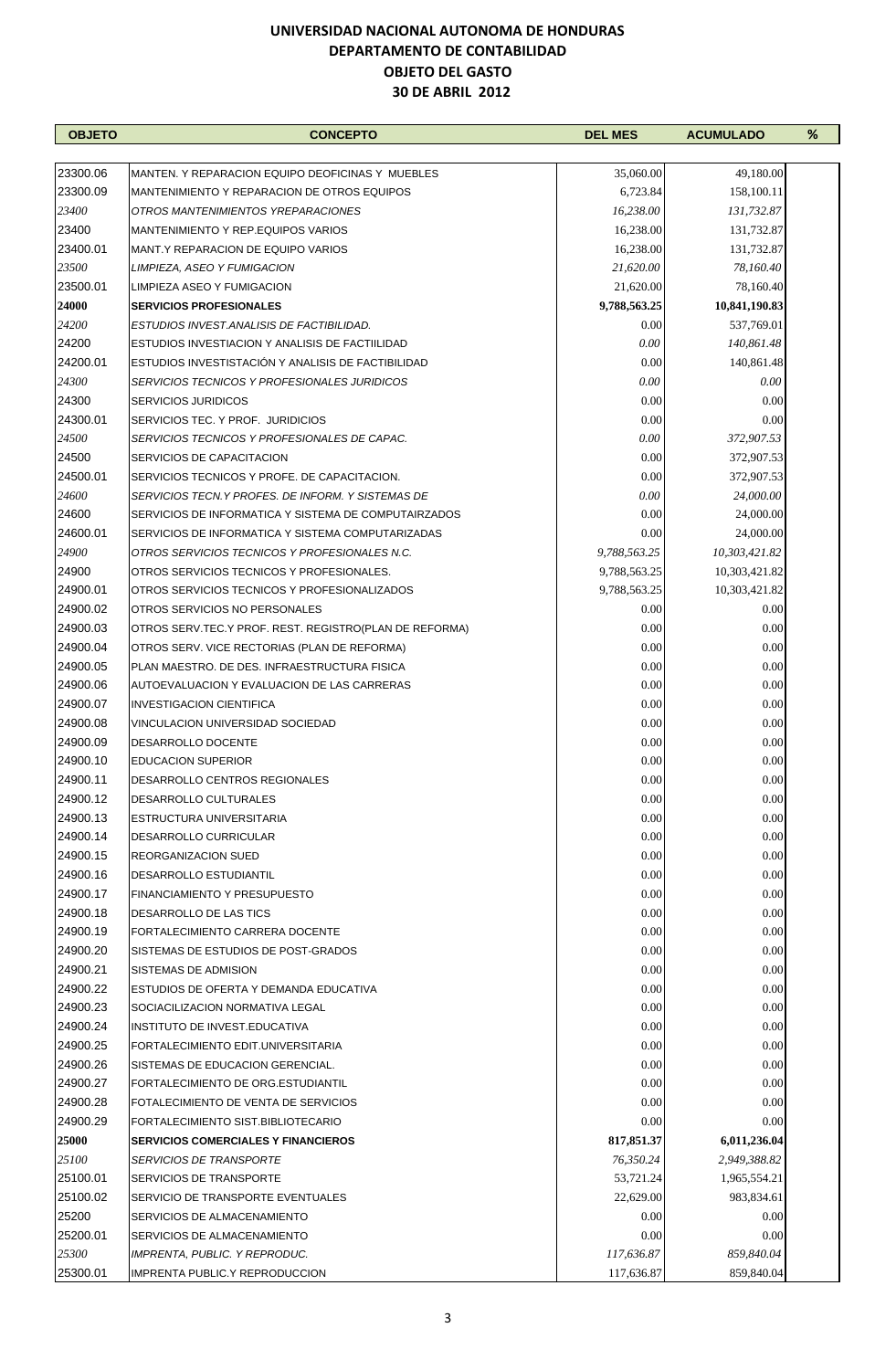| <b>OBJETO</b> | <b>CONCEPTO</b>                                          | <b>DEL MES</b> | <b>ACUMULADO</b> | %    |
|---------------|----------------------------------------------------------|----------------|------------------|------|
|               |                                                          |                |                  |      |
| 25400         | PRIMAS Y GASTOS DE SEGUROS                               | 0.00           | 23,122.74        |      |
| 25400.01      | PRIMAS Y GASTOS DE SEGUROS                               | 0.00           | 23,122.74        |      |
| 25500         | <b>COMISION Y GASTOS BANCARIOS</b>                       | 0.00           | 1,209.00         |      |
| 25500.01      | <b>COMISION Y GASTOS BANCARIOS</b>                       | 0.00           | 1,209.00         |      |
| 25600         | PUBLICIDAD Y PROPAGANDA                                  | 457,874.04     | 1,226,270.48     |      |
| 25600.01      | PUBLICIDAD Y PROPAGANDA                                  | 457,874.04     | 1,226,270.48     |      |
| 25700         | <b>SERVICIOS DE INTERNET</b>                             | 8,220.40       | 27,401.23        |      |
| 25700.01      | <b>SERVICIOS DE INTERNET</b>                             | 8,220.40       | 27,401.23        |      |
| 25900         | OTROS SERVICIOS COMERCIALES Y FINANCIEROS N.C.           | 157,769.82     | 924,003.73       |      |
| 25900         | OTROS SERVICIOS COMERCIALES Y FINANCIEROS                | 157,769.82     | 924,003.73       |      |
| 25900.01      | OTROS SERVICIOS COMERCIALES Y FINANCIEROS N.C.           | 157,769.82     | 924,003.73       |      |
| 26000         | <b>PASAJES, VIATICOS Y OTROS GASTOS DE VIAJE</b>         | 2,489,573.49   | 8,668,933.19     |      |
| 26100         | <b>PASAJES</b>                                           | 170,260.68     | 808,381.73       |      |
| 26100.01      | <b>PASAJES NACIONALES</b>                                | 10,048.74      | 132,601.32       |      |
| 26100.02      | PASAJES AL EXTERIOR                                      | 160,211.94     | 675,780.41       |      |
| 26100.04      | OTROS GASTOS DE PASAJE                                   | 0.00           | 0.00             |      |
| 26200         | <b>VIATICOS</b>                                          | 2,319,312.81   | 7,860,551.46     |      |
| 26200.01      | VIATICOS NACIONALES Y OTROS GASTOS DE VIAJE              | 1,487,318.09   | 6,831,767.64     |      |
| 26200.02      | VIATICOS AL EXTERIOR Y OTROS GASTOS DE VIAJE             | 831,994.72     | 1,028,783.82     |      |
| 26200.03      | TRANSPORTE Y OTROS GASTOS DE VIAJE                       | 0.00           | 0.00             |      |
| 27000         | <b>MULTAS Y RECARGOS Y GASTOS JUDICIALES</b>             | 0.00           | 8,429.00         |      |
| 27200         | <b>DERECHOS Y TASAS</b>                                  | 0.00           | 0.00             |      |
| 27200.01      | <b>DERECHOS Y TASAS</b>                                  | 0.00           | 0.00             |      |
| 27300         | <b>MULTAS Y RECARGOS</b>                                 | 0.00           | 1,265.00         |      |
| 27300.01      | <b>MULTAS Y RECARGOS</b>                                 | 0.00           | 1,265.00         |      |
| 27400         | <b>CANONES Y REGALIAS</b>                                | 0.00           | 7,164.00         |      |
| 27400.01      | <b>CANONES Y REGALIAS</b>                                | 0.00           | 7,164.00         |      |
| 27500         | <b>GASTOS JUDICIALES</b>                                 | 0.00           | 0.00             |      |
| 27500.01      | <b>GASTOS JUDICIALES</b>                                 | 0.00           | 0.00             |      |
| 29000         | OTROS SERVICIOS NO PERSONALES                            | 1,778,495.30   | 7,158,295.61     |      |
| 29100         | SERVICIOS DE CEREMONIAL Y PROTOCOLO                      | 20,485.30      | 133,625.61       |      |
| 29100.01      | SERVICIOS CEREMONIAS Y PROTOCOLO EDUC.                   | 20,485.30      | 133,625.61       |      |
| 29100.02      | <b>REUNIONES Y EVENTOS ESPECIALES</b>                    | 0.00           | 0.00             |      |
| 29100.03      | SERVICIOS DE CEREMONIO Y PROD.DIREC.DOCENCIA             | 0.00           | 0.00             |      |
| 29200         | <b>SERVICIOS DE VIGILANCIA</b>                           | 1,753,010.00   | 7,019,670.00     |      |
| 29200.01      | <b>SERVICIOS DE VIGILANCIA</b>                           | 1,753,010.00   | 7,019,670.00     |      |
| 29300         | <b>ACTUACIONES DEPORTIVAS</b>                            | 0.00           | 0.00             |      |
| 29300.01      | <b>ACTUACIONES DEPORTIVAS</b>                            | 0.00           | 0.00             |      |
| 29400         | ACTUACIONES ARTISTICAS.                                  | 5,000.00       | 5,000.00         |      |
| 29400.01      | <b>ACTUACIONES ARTISTICAS</b>                            | 5,000.00       | 5,000.00         |      |
| 30000         | <b>MATERIALES Y SUMINISTROS</b>                          | 1,833,649.75   | 12,208,452.84    | 1.60 |
| 31000         | <b>PRODUCTOS ALIMENTICIOS AGROPECUARIOS Y FORESTALES</b> | 242,413.21     | 2,895,984.72     |      |
| 31100         | ALIMENTOS Y BEBIDAS PARA PERSONAS                        | 235,886.19     | 2,820,169.60     |      |
| 31100.01      | ALIMENTOS BEBIDAS PARA PERSONAS                          | 235,886.19     | 2,820,169.60     |      |
| 31200         | ALIMENTOS PARA ANIMALES                                  | 0.00           | 26,933.00        |      |
| 31200.01      | ALIMENTOS PARA ANIMALES                                  | 0.00           | 26,933.00        |      |
| 31300         | PRODUCTOS PECUARIOS                                      | 0.00           | 0.00             |      |
| 31300.01      | <b>PRODUCTOS PECUARIOS</b>                               | 0.00           | 0.00             |      |
| 31400         | PRODUCTOS AGROFORESTALES                                 | 0.00           | 0.00             |      |
| 31400.01      | <b>PRODUCTOS AGROFORESTALES</b>                          | 0.00           | 0.00             |      |
| 31400.02      | OTROS PRODUCTOS ALIMENTICIOS AGROFORESTALES              | 0.00           | 0.00             |      |
| 31500         | <b>MADERA, CORCHO Y SUS MANUFACTURAS</b>                 | 6,527.02       | 48,882.12        |      |
| 31500.01      | MADERA CORCHO Y SUS MANUFACTURAS                         | 6,527.02       | 48,882.12        |      |
| 32000         | <b>TEXTILES Y VESTUARIOS</b>                             | 50,029.50      | 511,058.37       |      |
| 32200         | <b>HILADOS Y TELAS</b>                                   | 1,169.50       | 166,722.78       |      |
| 32100.01      | <b>HILADOS Y TELAS</b>                                   | 1,169.50       | 166,722.78       |      |
| 32200         | <b>CONFECCIONES TEXTILES</b>                             | 3,000.00       | 103,912.79       |      |
| 32200.01      | CONFECCIONES TEXTILES,                                   | 3,000.00       | 103,912.79       |      |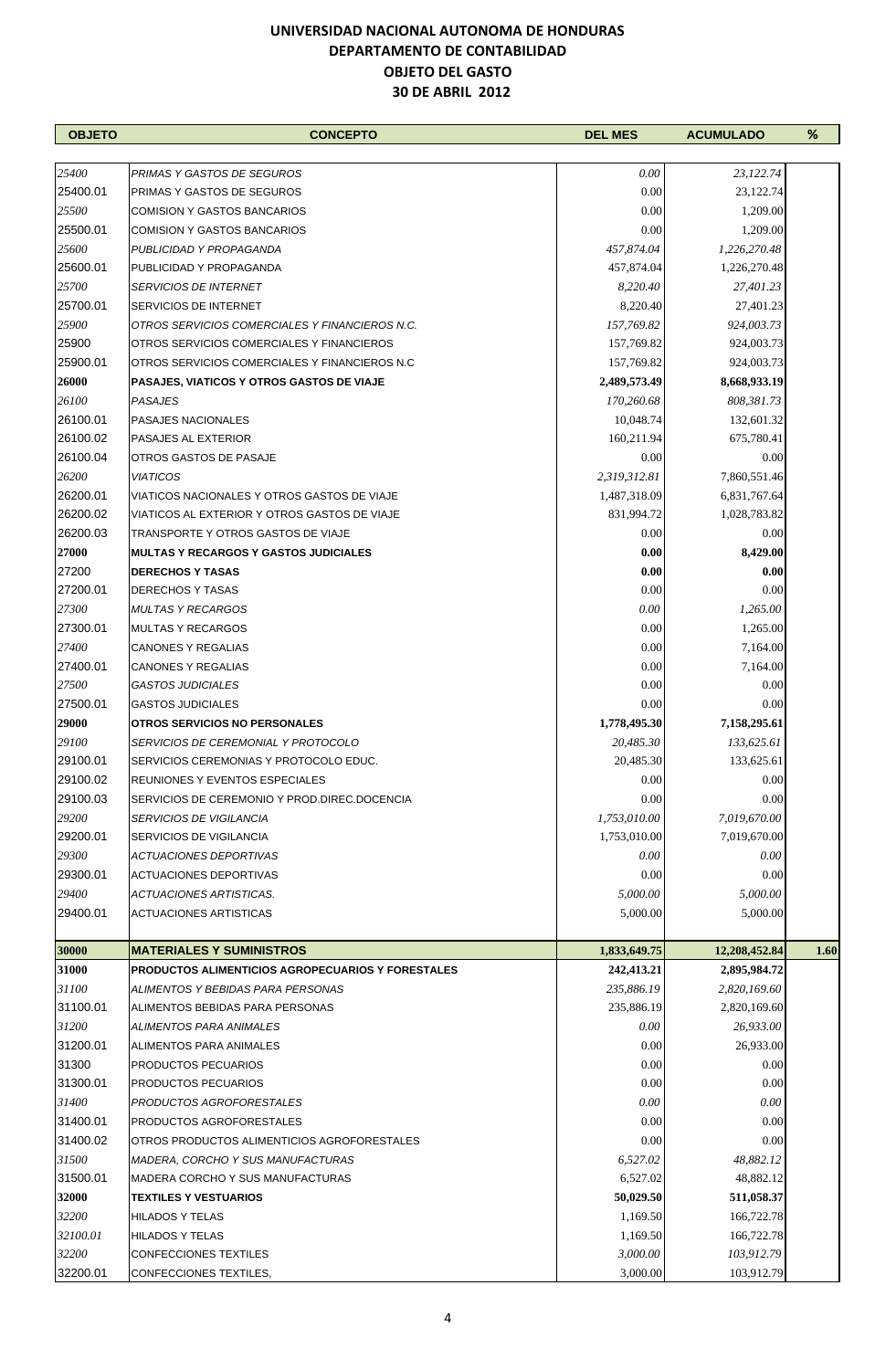| <b>OBJETO</b> | <b>CONCEPTO</b>                                      | <b>DEL MES</b> | <b>ACUMULADO</b> | $\%$ |
|---------------|------------------------------------------------------|----------------|------------------|------|
|               |                                                      |                |                  |      |
| 32300         | <b>ACABADOS Y TEXTILES</b>                           | 45,860.00      | 240,422.80       |      |
| 32300.01      | PRENDA DE VESTIR                                     | 45,860.00      | 195,045.00       |      |
| 32300.02      | <b>ACABADOS Y TEXTILES</b>                           | 0.00           | 1,745.87         |      |
| 32300.03      | OTROS TEXTILES Y VESTUARIOS                          | 0.00           | 43,631.93        |      |
| 32400         | CALZADO                                              | 0.00           | 0.00             |      |
| 32400.01      | <b>CALZADOS</b>                                      | 0.00           | 0.00             |      |
| 33000         | <b>PRODUCTOS DE PAPEL, CARTON E IMPRESOS</b>         | 759,893.46     | 2,731,412.31     |      |
| 33100         | PAPEL DE ESCRITORIO Y CARTON                         | 23,555.90      | 533,686.48       |      |
| 33100         | PAPEL DE ESCRITORIO                                  | 23,555.90      | 533,686.48       |      |
| 33100.01      | PAPEL DE ESCRITORIO                                  | 23,555.90      | 533,686.48       |      |
| 33200         | PAPEL PARA COMPUTACION                               | 0.00           | 0.00             |      |
| 33200.01      | PAPEL DE COMPUTACION                                 | 0.00           | 0.00             |      |
| 33300         | PRODUCTOS DE ARTES GRAFICAS                          | 167,389.40     | 299,809.41       |      |
| 33300.01      | PRODUCTOS DE ARTES GRAFICAS                          | 167,389.40     | 299,809.41       |      |
| 33400         |                                                      |                |                  |      |
| 33400.01      | PRODUCTOS DE PAPEL Y CARTON                          | 49,433.96      | 655,487.57       |      |
|               | PRODUCTOS DE PAPEL Y CARTON                          | 43,666.65      | 639,368.41       |      |
| 33400.02      | OTROS PRODUCTOS DE PAPEL CARTON                      | 5,767.31       | 16,119.16        |      |
| 33500         | LIBROS, REVISTAS Y PERIODICOS                        | 15,267.20      | 110,036.20       |      |
| 33500.01      | <b>LIBROS REVISTAS Y PERIODICOS</b>                  | 15,267.20      | 110,036.20       |      |
| 33500.02      | FORTALECIMIENTO DE LAS BIBLIOTECAS (PLAN DE REFORMA) | 0.00           | 0.00             |      |
| 33600         | <b>TEXTOS DE ENSEÑANZA</b>                           | 474,542.00     | 1,089,275.65     |      |
| 33600.01      | TEXTOS DE ENSEÑANZA LIBRERÍA                         | 474,542.00     | 550,620.00       |      |
| 33600.02      | PROGAMA COMPRA LIBROS                                | 0.00           | 538,655.65       |      |
| 33600.04      | TEXTOS DE ENSEÑANZA                                  | 0.00           | 0.00             |      |
| 33700         | <b>ESPECIES TIMBRADAS Y VALORES</b>                  | 29,705.00      | 43,117.00        |      |
| 33700.01      | <b>ESPECIES TIMBRADAS Y VALORES</b>                  | 29,705.00      | 43,117.00        |      |
| 34000         | <b>CUEROS, PIELES Y SUS PRODUCTOS</b>                | 8,231.66       | 135,214.70       |      |
| 34200         | <b>ARTICULOS DE CUERO</b>                            | 154.00         | 2,272.24         |      |
| 34200.01      | <b>ARTICULOS DE CUERO</b>                            | 154.00         | 2,272.24         |      |
| 34300         | <b>ARTICULOS DE CAUCHO</b>                           | 0.00           | 780.00           |      |
| 34300.01      | <b>ARTICULOS DE CAUCHO</b>                           | 0.00           | 780.00           |      |
| 34300.02      | OTROS PRODUCTOS DE CUERO Y CAUCHO                    | 0.00           | 0.00             |      |
| 34400         | LLANTAS Y NEUMATICOS                                 | 8,077.66       | 132,162.46       |      |
| 34400.01      | <b>LLANTAS Y NEUMATICOS</b>                          | 8,077.66       | 132,162.46       |      |
| 35000         | PRODUCTOS QUIMICOS, COMBUSTIBLES Y LUBRICANTES       | 248,088.41     | 1,575,484.45     |      |
| 35100         | <b>ELEMENTOS Y COMPUESTOS QUIMICOS</b>               | 799.20         | 302,208.78       |      |
| 35100         | PRODUCTOS QUIMICOS,                                  | 799.20         | 302,208.78       |      |
| 35100.01      | ELEMENTOS Y COMPUESTOS QUIMICOS                      | 799.20         | 302,208.78       |      |
| 35200         | PRODUCTOS FARMACEUTICOS Y MEDICINALES                | 0.00           | 115,625.96       |      |
| 35200         | PRODUCTOS FARMACEUTICOS                              | 0.00           | 115,625.96       |      |
| 35200.01      | PRODUCTOS FARMACEUTICO Y MEDICINALES                 | 0.00           | 2,594.81         |      |
| 35200.02      | PRODUCTOS FARMACEUTICO Y MED. (PLAN DE REFORMA)      | 0.00           | 113,031.15       |      |
| 35200.03      | PRODUC FARMAC Y MEDIC (COM HIGIENE Y SEG.)           | 0.00           | 0.00             |      |
| 35300         | <b>ABONOS Y FERTILIZANTES</b>                        | 0.00           | 40,000.00        |      |
| 35300.01      | ABONOS Y FERTILIZANTES                               | 0.00           | 40,000.00        |      |
| 35400         | INSECTICIDAS, FUMIGANTES Y OTROS                     | 294.00         | 10,344.00        |      |
| 35400.01      |                                                      | 294.00         | 10,344.00        |      |
| 35500         | <b>INSECTICIDAS FUMIGANTES Y OTROS</b>               |                |                  |      |
|               | TINTES, PINTURAS Y COLORANTES                        | 18,254.86      | 113,610.85       |      |
| 35500.01      | TINTES, PINTURAS Y LUBRICANTES                       | 18,254.86      | 113,610.85       |      |
| 35600         | <b>COMBUSTIBLES Y LUBRICANTES</b>                    | 153,652.22     | 791,392.24       |      |
| 35610.01      | GASOLINA                                             | 19,704.90      | 128,521.72       |      |
| 35620.01      | <b>DIESEL</b>                                        | 133, 147. 32   | 574,066.53       |      |
| 35630.01      | <b>KEROSEN</b>                                       | 0.00           | 347.00           |      |
| 35640.01      | <b>LPG</b>                                           | 0.00           | 0.00             |      |
| 35650.01      | ACEITE Y GRASAS LUBRICANTES                          | 800.00         | 88,456.99        |      |
| 35700         | PRODUCTOS VETERINARIOS                               | 0.00           | 0.00             |      |
| 35700.01      | PRODUCTOS VETERINARIOS                               | 0.00           | 0.00             |      |
| 35800         | PRODUCTOS DE MATERIAL PLASTICO                       | 75,088.13      | 144,307.32       |      |
| 35800.01      | PRODUCTOS DE MATERIAL PLASTICO.                      | 75,088.13      | 144,307.32       |      |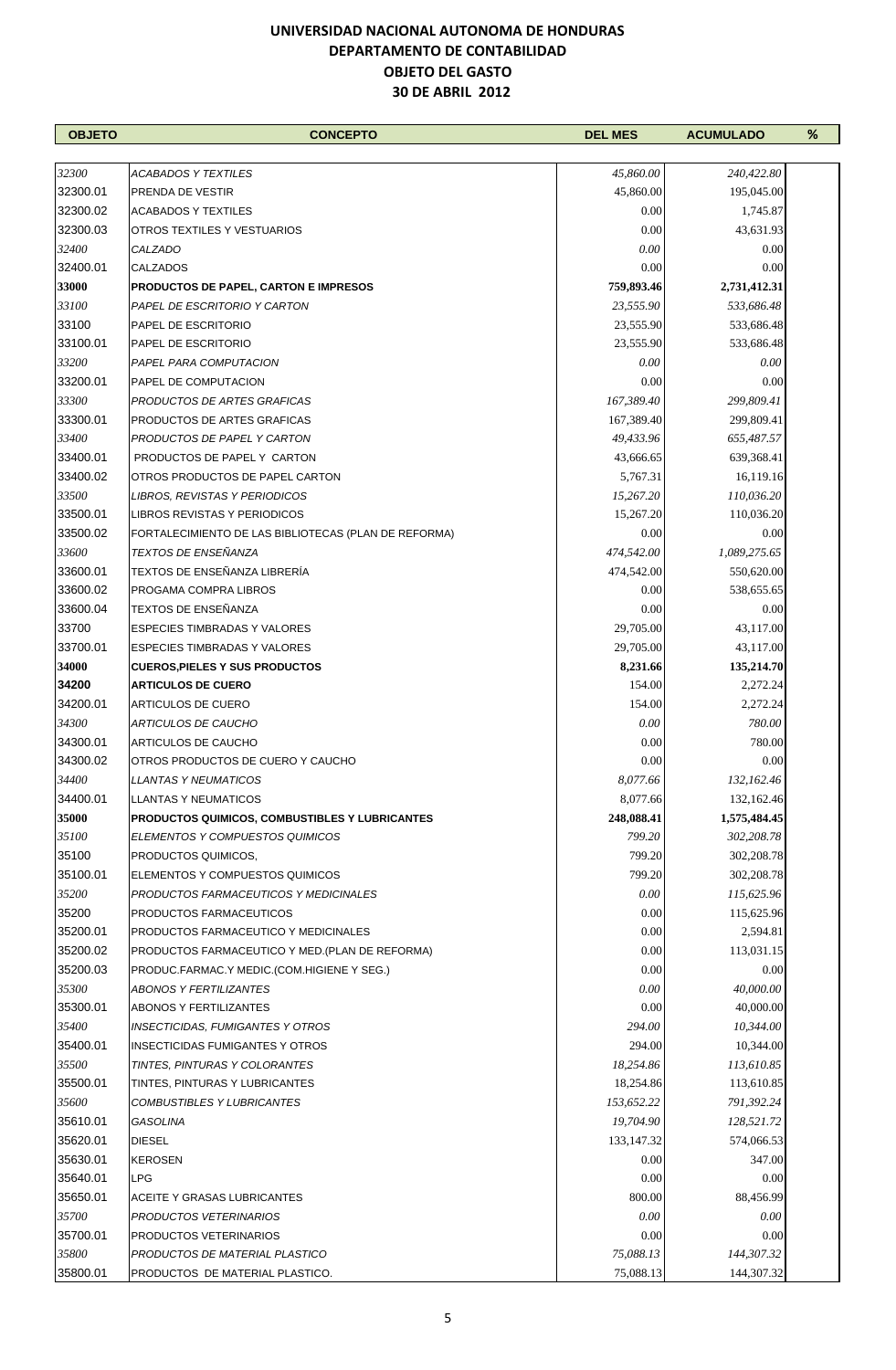| <b>OBJETO</b> | <b>CONCEPTO</b>                                    | <b>DEL MES</b> | <b>ACUMULADO</b> | % |
|---------------|----------------------------------------------------|----------------|------------------|---|
|               |                                                    |                |                  |   |
| 35900         | OTROS PRODUCTOS QUIMICOS N.C.                      | 0.00           | 57,995.30        |   |
| 35900         | OTROS PRODUCTOS QUIMICOS                           | 0.00           | 57,995.30        |   |
| 35900.01      | OTROS PRODUCTOS QUIMICOS                           | 0.00           | 57,995.30        |   |
| 36000         | <b>PRODUCTOS METALICOS</b>                         | 53,596.15      | 558,396.55       |   |
| 36100         | PRODUCTOS FERROSOS                                 | 1,259.20       | 6,376.80         |   |
| 36100         | PRODUCTOS METALICOS                                | 1,259.20       | 6,376.80         |   |
| 36100.01      | <b>PRODUCTOS FERROSOS</b>                          | 1,259.20       | 6,376.80         |   |
| 36200         | <b>PRODUCTOS NO FERROSOS</b>                       | 2,861.18       | 182,861.18       |   |
| 36200.01      | <b>PRODUCTOS NO FERROSOS</b>                       | 2,861.18       | 182,861.18       |   |
| 36300         | ESTRUCTURAS METALICAS ACABADAS                     | 8,012.00       | 15,672.58        |   |
| 36300.01      | ESTRUCTURAS METALICAS ACABADAS                     | 8,012.00       | 15,672.58        |   |
| 36400         | <b>HERRAMIENTAS MENORES</b>                        | 5,124.00       | 47,878.29        |   |
| 36400.01      | <b>HERRAMIENTAS MENORES</b>                        | 5,124.00       | 47,878.29        |   |
| 36500         | <b>MATERIAL DE GUERRA Y SEGURIDAD</b>              | 0.00           | 1,600.00         |   |
| 36500.01      | MATERIAL DE SEGURIDAD                              | 0.00           | 1,600.00         |   |
| 36900         | OTROS PRODUCTOS METALICOS N.C.                     | 36,339.77      | 304,007.70       |   |
| 36900         | OTROS PRODUCTOS METALICOS                          | 36,339.77      | 304,007.70       |   |
| 36900.01      | OTROS PRODUCTOS METALICOS N.C.                     | 2,148.89       | 26,613.06        |   |
| 36910.01      | PRODUCTOS DE HOJALATA                              | 986.00         | 4,967.42         |   |
| 36920.01      | <b>ACCESORIOS DE METAL</b>                         | 1,556.69       | 12,825.64        |   |
| 36930.01      | ELEMENTOS DE FERRETERIA                            | 31,648.19      | 259,601.58       |   |
| 37000         | <b>PRODUCTOS MINERALES NO METALICOS</b>            | 26,112.17      | 199,231.21       |   |
| 37100         | PRODUCTOS DE ARCILLA Y CERAMICA                    | 3,942.40       | 5,850.40         |   |
| 37100.01      | PRODUCTOS DE ARCILLA Y CERAMICA                    | 3,942.40       | 5,850.40         |   |
| 37200         | PRODUCTOS DE VIDRIO                                | 12,008.43      | 106,133.49       |   |
| 37200.01      | PRODUCTOS DE VIDRIO                                | 12,008.43      | 106,133.49       |   |
| 37300         | PRODUCTOS DE LOZA Y PORCELANA                      | 0.00           | 2,407.92         |   |
| 37300.01      | PRODUCTOS DE LOZA Y PORCELANA                      | 0.00           | 2,407.92         |   |
| 37400         | PRODUCTOS DE CEMENTO ASBESTO Y YESO                | 8,492.80       | 49,496.86        |   |
| 37400.01      | PRODUCTOS DE CEMENTO Y ASBESTO Y YESO              | 8,492.80       | 49,496.86        |   |
| 37500         | CEMENTO, CAL Y YESO                                | 1,668.54       | 32,841.92        |   |
| 37500.01      | CEMENTO CAL Y YESO                                 | 1,668.54       | 32,841.92        |   |
| 37900         | OTROS PRODUCTOS MINERALES NO METALICOS N.C.        | $0.00\,$       | 2,500.62         |   |
| 37900         | OTROS PRODUCTOS DE MINERALES NO METALICOS.         | 0.00           | 2,500.62         |   |
| 37900.01      | OTROS PRODUCTOS DE MINERALES NO METALICOS          | 0.00           | 2,500.62         |   |
| 38000         | <b>MINERALES</b>                                   | 7,950.00       | 18,917.08        |   |
| 38400         | PIEDRA ARCILLA Y ARENA                             | 7,950.00       | 18,917.08        |   |
| 38400.01      | PIEDRA ARCILLA Y ARENA                             | 7,950.00       | 18,917.08        |   |
| 38500         | OTROS MINERALES                                    | 0.00           | $0.00\,$         |   |
| 38500.01      | OTROS MINERALES.                                   | 0.00           | 0.00             |   |
| 38900         | DIVERSOS MATERIALES MINERALES NO METALICOS         | 0.00           | 0.00             |   |
| 38900         | DIVERSOS MINERALES NO METALICOS N.C.               | 0.00           | 0.00             |   |
| 38900.01      | DIVERSOS MINERALES NO METALICOS                    | 0.00           | 0.00             |   |
| 39000         | <b>OTROS MATERIALES Y SUMINISTROS</b>              | 437, 335. 19   | 3,582,753.45     |   |
| 39100         | ELEMENTOS DE LIMPIEZA                              | 32,190.40      | 214,797.76       |   |
| 39100.01      | ELEMENTOS DE LIMPIEZA                              | 32,190.40      | 214,797.76       |   |
| 39200         | UTILES DE ESCRITORIO, OFICINA Y ENZEÑANZA          | 86,766.64      | 688,380.73       |   |
| 39200.01      | UTILES DE ESCRITORIO, OFICINA Y ENSEÑANZA          | 86,766.64      | 688,380.73       |   |
| 39300         | UTILES Y MATERIALES ELECTRICOS                     | 16,468.72      | 421,185.24       |   |
| 39300.01      | UTILES Y MATERIALES ELECTRICOS                     | 16,468.72      | 421,185.24       |   |
| 39400         | UTENCILIOS DE COCINA Y COMEDOR                     | 1,284.00       | 47,703.26        |   |
| 39400.01      | UTENCILIOS DE COCINA Y COMEDOR                     | 1,284.00       | 47,703.26        |   |
| 39500         | INSTRUMENTOS MENORES MEDICO-QUIRURGICO Y LABORAT.  | 7,576.00       | 59,750.15        |   |
| 39500         | INSTRUMENTAL MEDICO-QUIRURGICO MENOR Y DE LABORAT. | 7,576.00       | 59,750.15        |   |
| 39500.01      | UTILES MENORES MEDICOS QUIRURGICOS Y LABORAT.      | 7,576.00       | 59,750.15        |   |
| 39500.02      | UT. MENORES MEDICOS QUIRUR. (PLAN REFORMA))        | 0.00           | 0.00             |   |
| 39600         | OTROS REPUESTOS Y ACCESORIOS                       | 293,049.43     | 2,119,636.31     |   |
| 39600         | OTROS REPUESTOS Y ACCERSORIOS MENORES              | 293,049.43     | 2,119,636.31     |   |
| 39600.01      | RESPUESTOS Y ACCESORIOS                            | 293,049.43     | 2,119,636.31     |   |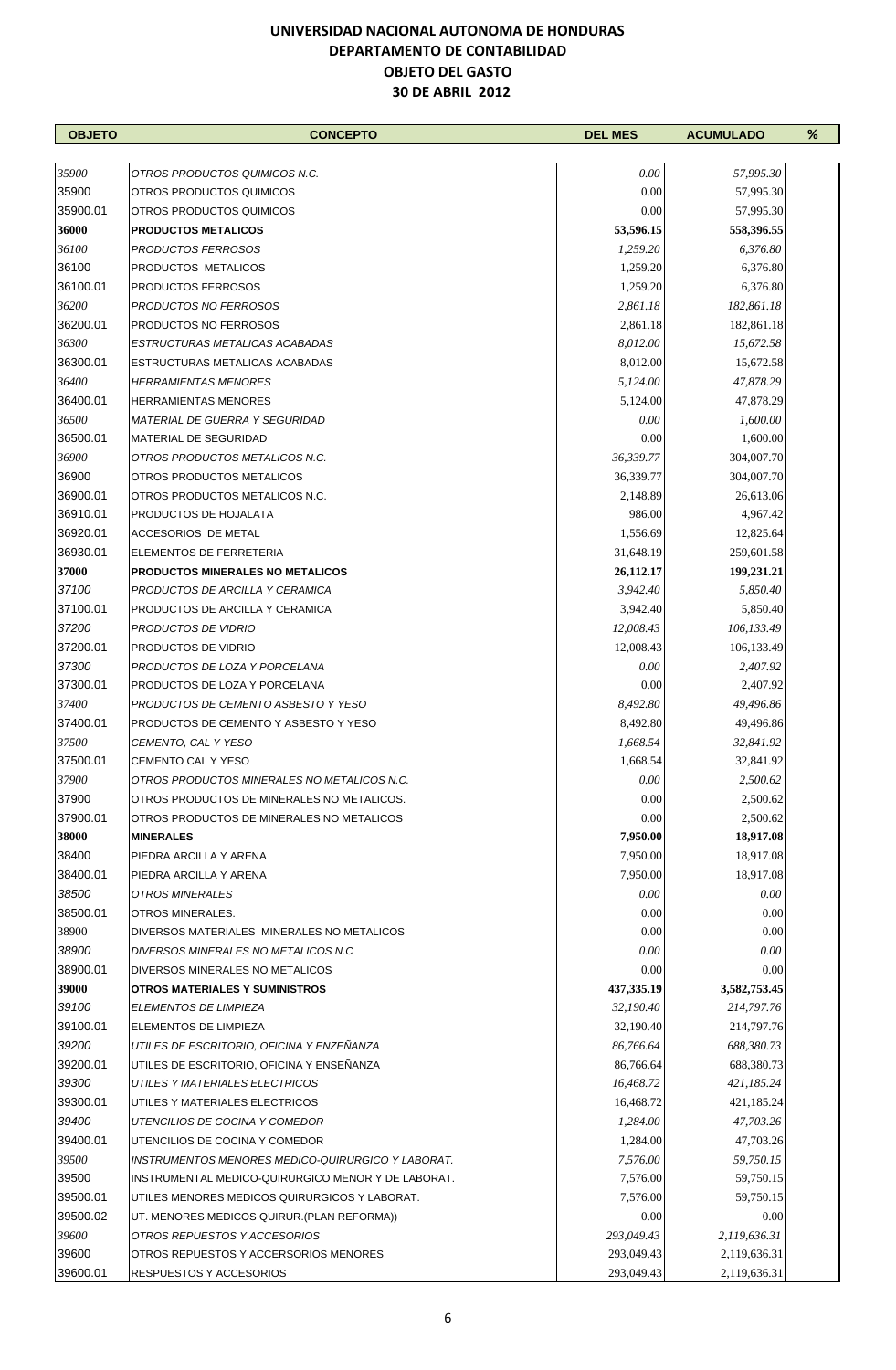| <b>OBJETO</b>        | <b>CONCEPTO</b>                                                                | <b>DEL MES</b>     | <b>ACUMULADO</b>       | %    |
|----------------------|--------------------------------------------------------------------------------|--------------------|------------------------|------|
|                      |                                                                                | 0.00               |                        |      |
| 39800<br>39800.01    | ARTICULOS PARA DEPORTES Y RECREATIVOS<br>ARTICULOS PARA DEPORTES Y RECREATIVOS | 0.00               | 30,000.00<br>30,000.00 |      |
| 39900                | PRODUCTOS SANITARIOS                                                           | 0.00               | 1,300.00               |      |
| 39900                | OTROS MATERIALES Y SUMINIRTROS N.C.                                            | 0.00               | 1,300.00               |      |
| 39900.01             | OTROS MATERIALES Y SUMINISTROS                                                 | 0.00               | 1,300.00               |      |
| 40000                | <b>BIENES CAPITALIZABLES</b>                                                   | 10,259,136.53      | 50,154,848.57          | 6.59 |
| 41000                | <b>BIENES PREEXISTENTES</b>                                                    | 0.00               | 0.00                   |      |
| 41100                | <b>TIERRAS Y TERRENOS</b>                                                      | 0.00               | 0.00                   |      |
| 41110                | PARA CONSTRUCCION DE BIENES EN DOMINIO PRIVADO                                 | 0.00               | 0.00                   |      |
| 41110.01             | PARA CONSTRUCCION DE BIENES EN DOMINIO PRIVADO                                 | 0.00               | 0.00                   |      |
| 41200                | EDIFICIOS E INSTALACIONES                                                      | 2,836,307.07       | 12,673,721.92          |      |
| 41200.01             | <b>EDIFICIOS E INSTALACIONES</b>                                               | 2,836,307.07       | 12,673,721.92          |      |
| 42000                | <b>MAQUINARIA Y EQUIPO</b>                                                     | 1,374,327.92       | 9,888,531.03           |      |
| 42100                | EQUIPO DE OFICINA Y MUEBLES                                                    | 223,389.58         | 4,071,676.92           |      |
| 42100.01             | EQUIPO DE OFICINA Y MUEBLES                                                    | 223,389.58         | 4,071,676.92           |      |
| 42140.01             | <b>ELECTRODOMESTICOS</b>                                                       | 0.00               | 0.00                   |      |
| 42200                | <b>MAQUINARIA Y EQUIPO DE PRODUCCION</b>                                       | 0.00               | 13,500.00              |      |
| 42200.01             | MAQUINARIA Y EQUIPO DE PRODUCCION                                              | 0.00               | 13,500.00              |      |
| 42300                | EQUIPO DE TRANSPORTE, TRACCION Y ELEVACION                                     | 0.00               | 3,080,035.00           |      |
| 42300.01             | EQUIPO DE TRANSPORTE, TRACCION Y ELEVACION                                     | 0.00               | 3,080,035.00           |      |
| 42400                | EQUIPO DE LABORATORIO                                                          | 0.00               | 54,616.62              |      |
| 42400.01             | EQUIPO DE LABORATORIO                                                          | 0.00               | 54,616.62              |      |
| 42500                | EQUIPO DE COMUNICACIÓN Y SEÑALAMIENTO                                          | 47,028.83          | 305,915.57             |      |
| 42500.01             | EQUIPO DE COMUNICACIÓN Y SEÑALAMIENTO                                          | 47,028.83          | 305,915.57             |      |
| 42600                | EQUIPOS PARA COMPUTACION                                                       | 919,307.47         | 2,270,432.94           |      |
| 42600.01             | EQUIPO DE COMPUTACIÓN                                                          | 919,307.47         | 2,270,432.94           |      |
| 42700                | <b>MUEBLES Y EQUIPOS EDUCACIONALES</b>                                         | 184,602.04         | 1,137,214.70           |      |
| 42700.01             | MUEBLES Y EQUIPO EDUCACIONALES                                                 | 184,602.04         | 1,137,214.70           |      |
| 42800                | HERRAMIENTAS Y RESPUESTOS MAYORES                                              | 0.00               | 52,955.07              |      |
| 42800.01             | <b>HERRAMIENTAS Y RESPUESTOS MAYORES</b>                                       | 0.00               | 52,955.07              |      |
| 44000                | <b>SEMOVIENTES</b>                                                             | 0.00               | 0.00                   |      |
| 44000.01             | <b>SEMOVIENTES</b>                                                             | 0.00               | 0.00                   |      |
| 45100                | <b>ACTIVOS INTANGIBLES</b>                                                     | 0.00               | 39,398.91              |      |
| 45100.01             | APLICACIONES INFORMATICAS                                                      | 0.00               | 39,398.91              |      |
| 47100                | <b>CONSTRUCCIONES</b>                                                          | 6,048,501.54       | 26,455,380.92          |      |
| 47100.01             | CONSTRUCCIONES MEJORAS DE BIENES NACIONALES EN DOMINIO PRIVADO                 | 6,048,501.54       | 26,455,380.92          |      |
| 50000                | <b>TRANSFERENCIAS</b>                                                          | 227,901.75         | 13,772,819.10          | 1.81 |
| 51000                | <b>TRANSFERENCIAS CORRIENTES AL SECTOR PRIVADO</b>                             | 207,858.61         | 12,849,446.74          |      |
| 51210                | <b>BECAS</b>                                                                   | 187,858.61         | 12,808,990.06          |      |
| 51200.01             | AYUDA A MEDICOS RESIDENTES.                                                    | 0.00               | 0.00                   |      |
| 51200.02             | BECAS ESTUDIANTES DE PREGRADO (PLAN REFORMA)                                   | 0.00               | 0.00                   |      |
| 51200.04             | BECAS CONVENIO MINISTERIO SALUD - IHSS-UNAH                                    | 17,073.00          | 10,431,603.00          |      |
| 51200.05             | BECAS DE ACTUALIZACION Y CAPACITACION DOCENTE                                  | 0.00               | 0.00                   |      |
| 51200.06             | BECAS EXCELENCIA ACADEMICA                                                     | 0.00               | 0.00                   |      |
| 51200.07<br>51200.08 | BECAS PARA HIJOS DE LOS TRABAJADORES                                           | 0.00               | 0.00                   |      |
|                      | BECAS POST GRADO ECONOMIA                                                      | 0.00               | 0.00                   |      |
| 51200.09<br>51200.10 | BECAS POST-GRADO DE TRABAJO SOCIAL                                             | 0.00<br>170,785.61 | 71,440.00              |      |
| 51200.12             | BECAS PROFESIONALIZANTES DOCENTE (PLAN DE REFORMA)<br>PRESTAMO A ESTUDIANTES   | 0.00               | 1,207,447.06<br>0.00   |      |
| 51200.13             | BECAS TALLERES EMPLEADOS A ESTUDIANTES                                         | 0.00               | 0.00                   |      |
|                      |                                                                                |                    |                        |      |
| 51200.14<br>51200.15 | BECAS ASIGNACION INTERCAMPUS.<br>MAESTRIA EN EPIDEMIOLOGÍA                     | 0.00<br>0.00       | 0.00<br>0.00           |      |
| 51200.16             | POST-GRADO DE ENFERMERIA                                                       | 0.00               | 840,000.00             |      |
| 51200.17             | MAESTRIA SALUD PUBLICA                                                         | 0.00               | $0.00\,$               |      |
|                      |                                                                                |                    |                        |      |